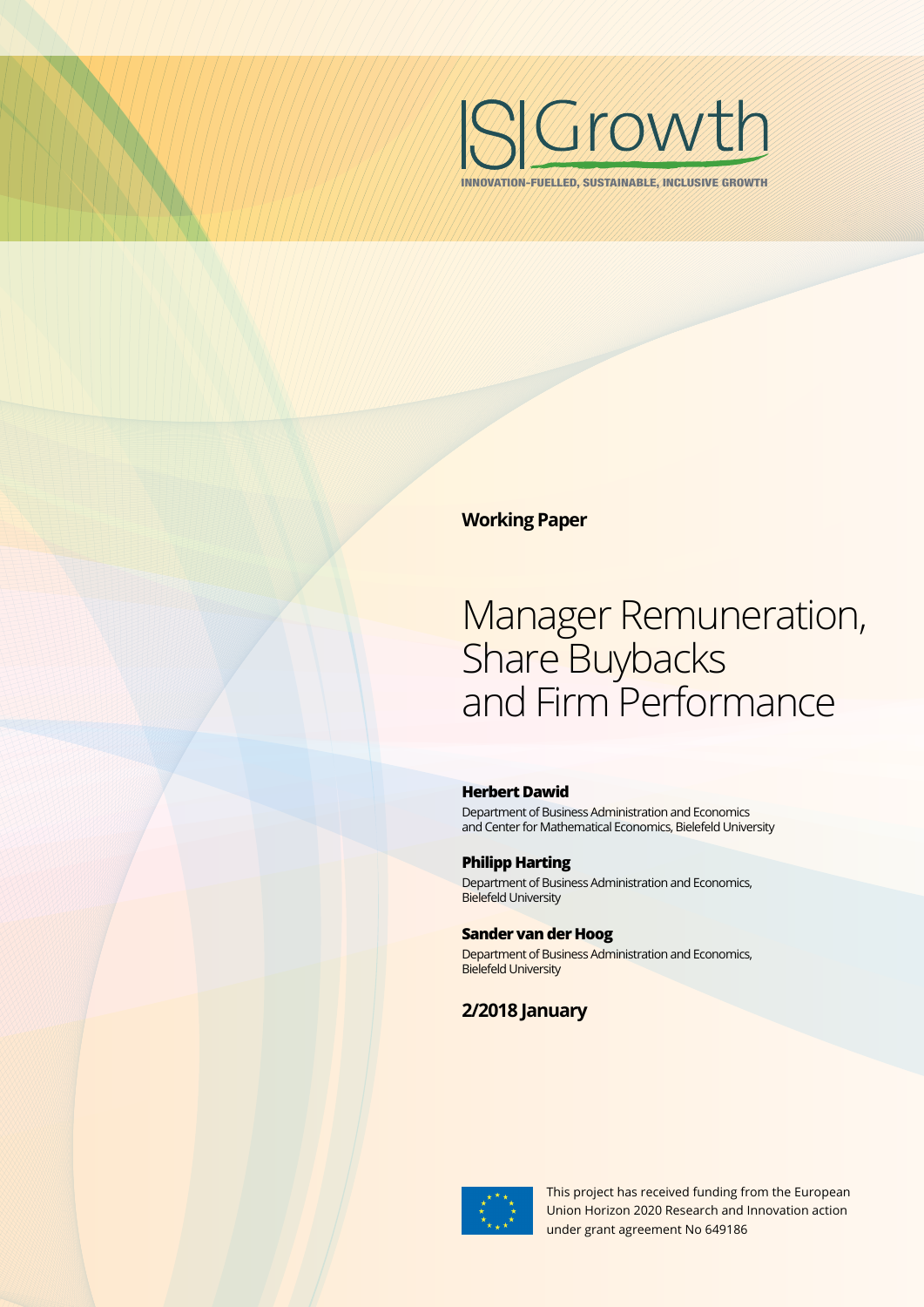## Manager Remuneration, Share Buybacks and Firm Performance  $*$

Herbert Dawid<sup>a</sup> Philipp Harting<sup>b</sup> Sander van der Hoog<sup>b</sup>

January 2018

#### Abstract

Using a dynamic heterogeneous agent industry model we examine the impact of manager remuneration schemes on firms investment decisions and on the evolution of their competitiveness and share values. Whereas an increase in the share-based manager remuneration component is always beneficial to the manager, it is beneficial for shareholders only if such a change in the remuneration scheme is adopted by all firms in the industry. In that case productivity growth is slowed down and workers real wages are reduced.

## 1 Introduction

The last decades have seen an increasing financialization of large parts of the manufacturing industry worldwide. Key aspects of this development are that firms spend an increasing fraction of their net income on the purchasing of (own) shares as well as an increased orientation of manager remuneration on share based components. [Sakinc](#page-36-0) [\(2017\)](#page-36-0) shows, based on data from 298 S&P Europe 350 companies, that expenditures for share repurchases have more than tripled between 2000-2007 and, after the breakdown during the financial crisis, have again more than doubled between 2009 and 2015. Qualitatively similar evidence is reported in [Lazonick](#page-36-1) [\(2014\)](#page-36-1) for 251 S&P 500 companies. With respect to managerial compensation, [Edmans et al.](#page-36-2) [\(2017\)](#page-36-2) report that the average sharebased component (stock plus stock-options) of CEO remuneration in S&P 500 companies has increased from 36% in 1992 to 60% in 2014.

Although the evidence with respect to the size of the impact of share repurchases on stock prices is somewhat mixed (see e.g. [Peyer and Vermaelen](#page-36-3)

<sup>?</sup>This research has been supported by the European Unions Horizon 2020 grant No. 649186 - Project ISIGrowth.

<sup>a</sup>Department of Business Administration and Economics and Center for Mathematical Economics, Bielefeld University, E-mail: hdawid@wiwi.uni-bielefeld.de.

 $b$ Department of Business Administration and Economics, Bielefeld University, E-mail: {pharting,svdhoog}@wiwi.uni-bielefeld.de.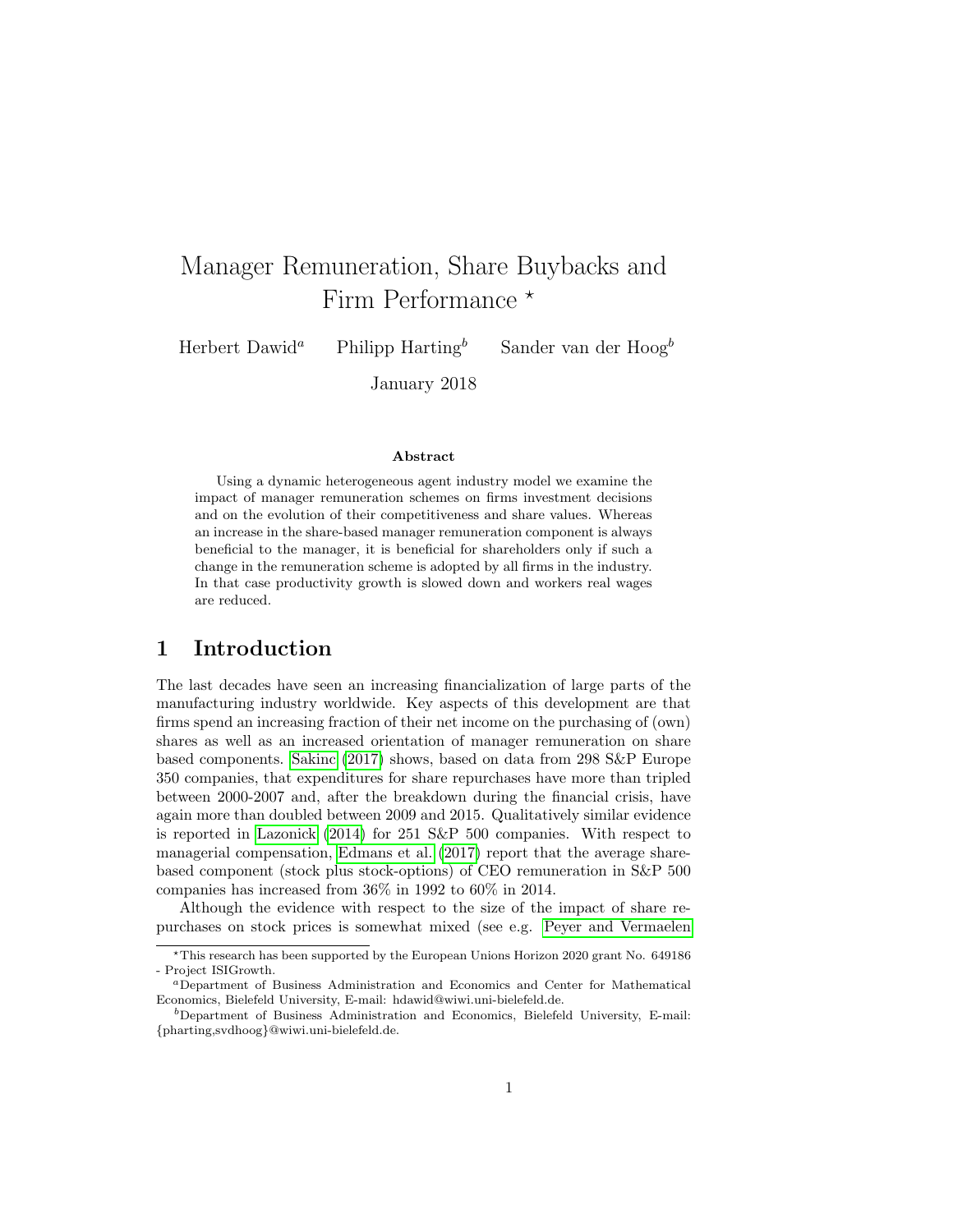[\(2009\)](#page-36-3), [Fu and Huang](#page-36-4) [\(2016\)](#page-36-4)) and also seems to depend on domestic institutional specificities [\(Andriosopoulos and Lasfer, 2015\)](#page-35-0), it has been argued that the changes in the remuneration schemes for managers might play an important role for the increase in share buybacks and that this might induce a crowding out of investment in physical capital and R&D activities (see [Lazonick](#page-36-1) [\(2014\)](#page-36-1), [Kotnik et al.](#page-36-5) [\(2017\)](#page-36-5)). This line of reasoning is supported by empirical studies (see e.g. [Bens et al.](#page-35-1) [\(2002\)](#page-35-1) or [Bhargava](#page-35-2) [\(2013\)](#page-35-2)). In particular, [Bhargava](#page-35-2) [\(2013\)](#page-35-2) shows that for a sample of 700 U.S. firms share repurchases of the firm's own shares are positively associated with the amount of stock options granted by the firms as part of their executive compensation schemes. Furthermore, share repurchases and stock options are negatively associated with expenditures on research and development as well as with long-term investments of these firms.

In spite of this empirical work linking manager remuneration schemes to share buybacks and real investments, a theoretical analysis examining the impact of different manager remuneration schemes on investment decisions as well as the evolution of firms' competitiveness and share value is missing. In this paper we provide such an analysis relying on a dynamic heterogeneous agent industry model, which combines approaches from the evolutionary literature on Schumpeterian competition (see [Nelson and Winter](#page-36-6) [\(1982\)](#page-36-6), [Dosi et al.](#page-36-7) [\(1995\)](#page-36-7)) with the literature on dynamic models of financial markets with heterogeneous expectations (see [Hommes](#page-36-8) [\(2006\)](#page-36-8), [Dieci and He](#page-35-3) [\(2018\)](#page-35-3)).

In particular, we consider an industry in which firms that are each run by a single manager compete by offering horizontally differentiated goods. Managers are driven by the incentives generated by their remuneration schemes, which include share-based and profit-based components, make decisions about R&D investment and the investment in share buybacks. R&D investments influence the (long term) competitiveness of the firm, affecting the profits and dividend payout to shareholders. The size of dividend payments influence the expectations of financial market participants about future dividends of a firm. The (net) demand of a financial trader for shares of a firm depends on the dividend expectations as well as on the expectations about the future share price. In case the firm engages in share buybacks financial traders adjust their expectation about the future share price upwards or downwards depending on their type (optimist/pessimist). The share price is determined by market clearing on the financial market and the realization of the share price feeds back into the manager's income, as the manager sells the shares she receives as part of her remuneration package.

This model captures the trade-off between the (anticipated) short-term financial gains for managers potentially arising from share buybacks and the long-term effects on a firm's competitiveness, which then feeds back into the long-run levels of the firms share price. This therefore allows us to examine how a change in the manager remuneration scheme of a single firm in the industry, or alternatively, a simultaneous adjustment of the remuneration schemes by all firms in the industry, influences the dynamics of firm profits, manager incomes as well as the firms' productivity. Furthermore, since in our model setup the expectations of financial market participants about the impact of share buybacks on share prices are explicitly represented by optimistic and pessimistic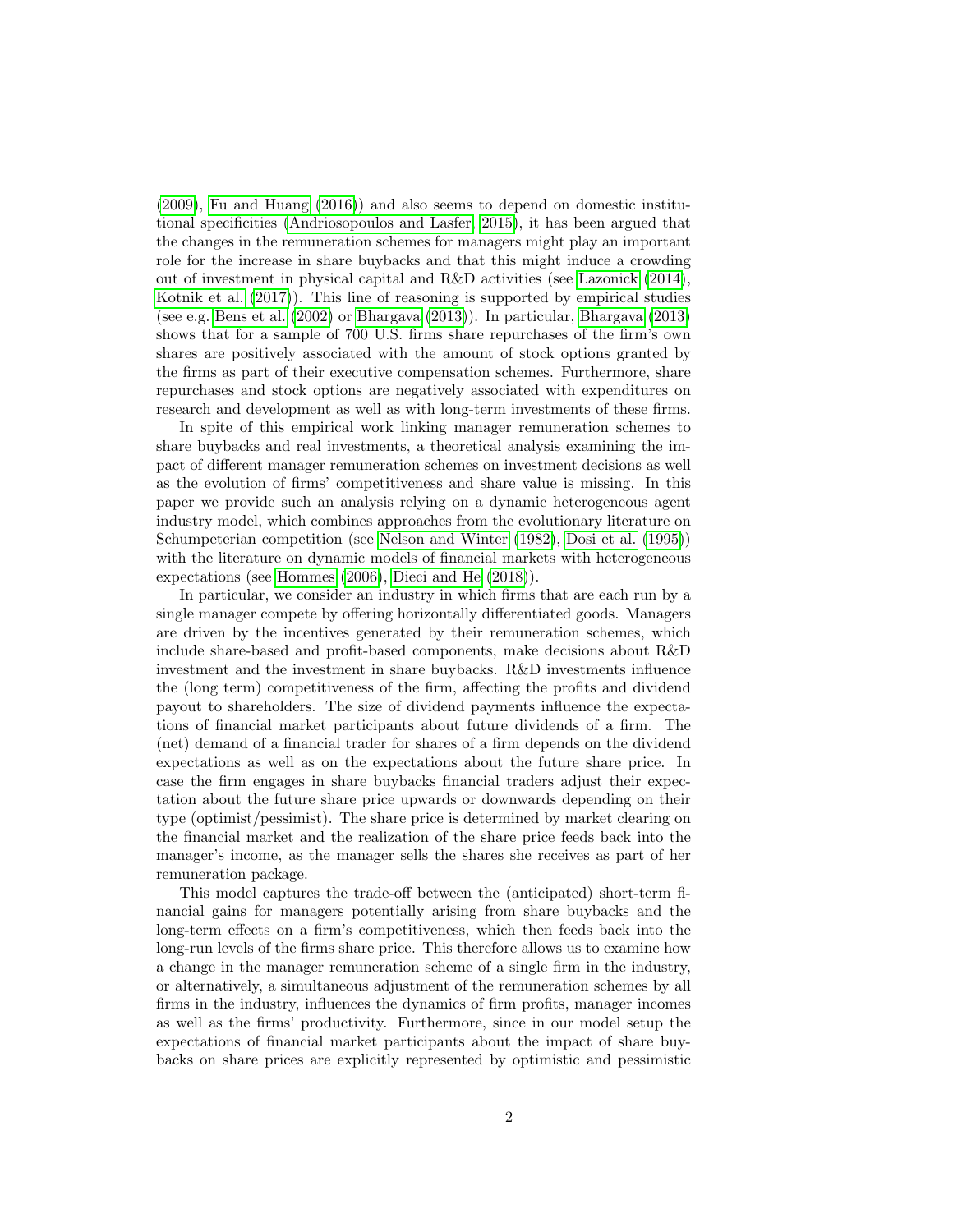expectations, we can also examine to what extent the sentiment on the financial market influences the dynamics of the industry. In particular, we address the following main questions:

- How does the fraction of stock-based compensation influence a manager's share buyback decision?
- Does an increase in stock-based compensation crowd out R&D investments? How does the intensity of the crowding out evolve over time?
- How are long-term competitiveness and share prices affected if a firm increases the fraction of stock-based manager compensation?
- How closely is the manager's (long term) income related to the (long term) performance of the firm?
- How do the expectations of financial market participants about the effects of buybacks on share prices influence the manager's investment decisions as well as the dynamics of firm productivities and share prices?

Although the focus of our analysis is the effect of an increase of share-based manager remuneration, we also explore how the expected duration of the managers' tenure at a firm influences her decision how to allocate expenditures between R&D and share repurchases as well as the dynamics of her expected income and the firm's share price. There are two main reasons for considering this issue. First, it has been argued in the literature that an increase of share based manager remuneration leads to 'short-termism' of managers who focus too much on short term performance of the firm. Hence, we like to understand whether the implications of such a change in the remuneration scheme are indeed equivalent to a reduction of the manager's planning horizon, which is in a natural way induced by increasing the job separation rate for the manager. Second, empirical evidence seems to suggest that contract durations of CEOs have decreased over time (see [Cziraki and Xu](#page-35-4) [\(2014\)](#page-35-4)) and whereas contributions like [Barker III and](#page-35-5) [Mueller](#page-35-5) [\(2002\)](#page-35-5) have studied the effect of CEO characteristics, like CEO tenure<sup>[1](#page-3-0)</sup>, on R&D investment, a systematic analysis of expected duration in the firm on the allocation between R&D and buybacks is so far missing.

Following the rich literature on agent-based analyses of industry- and market- $level dynamics<sup>2</sup>$  $level dynamics<sup>2</sup>$  $level dynamics<sup>2</sup>$  we address these questions by carrying out computational experiments in which key parameters, in particular the amount of shares the manager receives as part of her remuneration, the manager job separation rate and the expectations of financial market participants, are systematically varied. We then check whether and to what extent such variations result in a significant change of (the distribution of) the dynamics of key economic variables. This analysis is carried out for a parameterization of the model which has been empirically calibrated to reproduce several empirical stylized facts about the firms' investment patterns, manager remuneration and productivity growth using OECD data.

<span id="page-3-0"></span><sup>&</sup>lt;sup>1</sup>It should be noted that tenure in this context refers to the time the CEO has already spent in the firm, whereas we refer to the expected future duration in the firm.

<span id="page-3-1"></span><sup>2</sup>See [Dawid](#page-35-6) [\(2006\)](#page-35-6) for a survey of this literature starting with [Nelson and Winter](#page-36-6) [\(1982\)](#page-36-6) and e.g. [Malerba et al.](#page-36-9) [\(2008\)](#page-36-9); [Dawid and Reimann](#page-35-7) [\(2011\)](#page-35-7) and [Chang](#page-35-8) [\(2015\)](#page-35-8) for more recent contributions.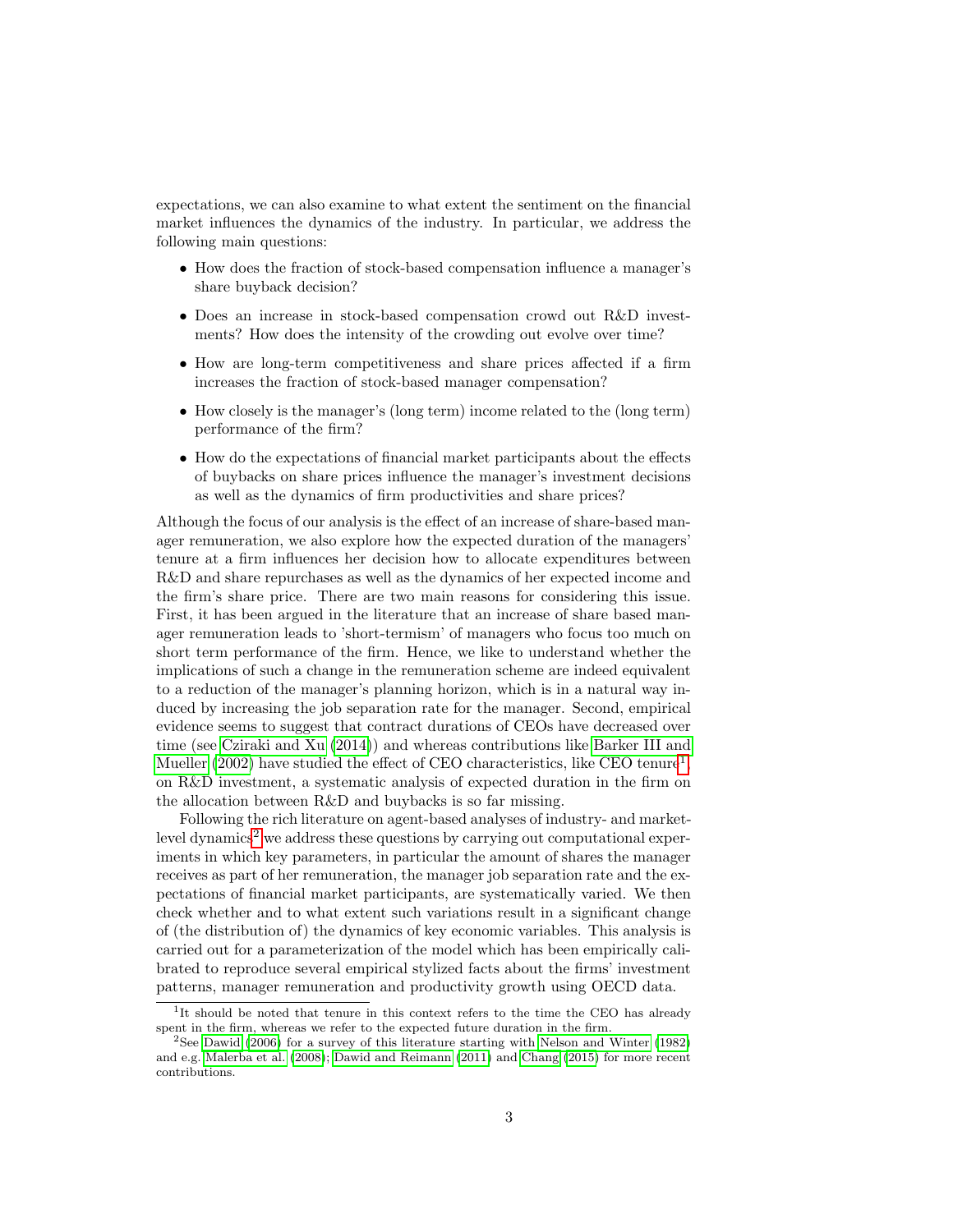A key insight from our analysis is that, whereas an increase in the sharebased manager remuneration component is always beneficial for the manager, it is beneficial for shareholders only if such a change in the remuneration scheme is adopted by all firms in the industry. If this change in the remuneration scheme is adopted only by a single firm, it has detrimental effects on that firm's long run competitiveness and share price. The underlying mechanism is that the change in remuneration scheme induces a re-balancing of the firm's expenditures towards share buybacks and the resulting decrease in R&D investment induces a lower growth rate of the firm's productivity, which, due to market competition, induces lower profits and dividends. The negative impact of the reduction in dividends then outweighs the positive direct effects of buybacks on share prices. If all competitors also change their remuneration schemes in a similar way, the competition effect disappears and the increased buybacks induce higher share prices in the long run. However, also in this scenario productivity growth is slowed down by the stronger orientation of manager compensation on share based components, which has negative implications for the purchasing power in real terms of the wages-earners in the industry. An increase in the manager's job separation rate in many respects has similar implications as an increase in the share based remuneration. However, the manager's per period income is positively affected only if all firms increase the separation rate. If such a change occurs only at a single firm this has negative implications for the expected per period income of the manager of that firm. Finally, our analysis shows that managers and shareholders profit if the average expectations of financial market participants about the impact of buybacks on share prices becomes more optimistic.

Apart from addressing the stated economic questions the paper also makes a methodological contribution by providing a modeling framework of a financial market with heterogeneous traders in which the dividend streams of the different traded assets is endogenously determined based on profits derived from an explicit representation of the dynamic competition between the different firms on the market. This distinguishes our setup both from existing industry dynamic models, in which an explicit representation of the associated dynamics on the financial market determining the firms' share prices is typically missing, as well as the large literature on dynamic financial market models, in which dividends are typically modeled as exogenously given dynamic stochastic processes.

The paper is organized as follows. In Section [2](#page-5-0) we present our model, and in Section [3](#page-14-0) we present the baseline scenario and discuss the reproduction of several empirical stylized facts. The core of the paper is Section [4](#page-17-0) in which we present and discuss the findings of our simulation analysis. A discussion of some implications of our results and of possible extensions is provided in the concluding Section [5.](#page-27-0) In the Appendix we present the details of the parametrization of our model, provide evidence for the statistical significance of the reported results and show that the findings obtained in Section [4](#page-17-0) stay intact if we extend the model by introducing a endogenous adjustment dynamics for the expectation types of the financial market participants.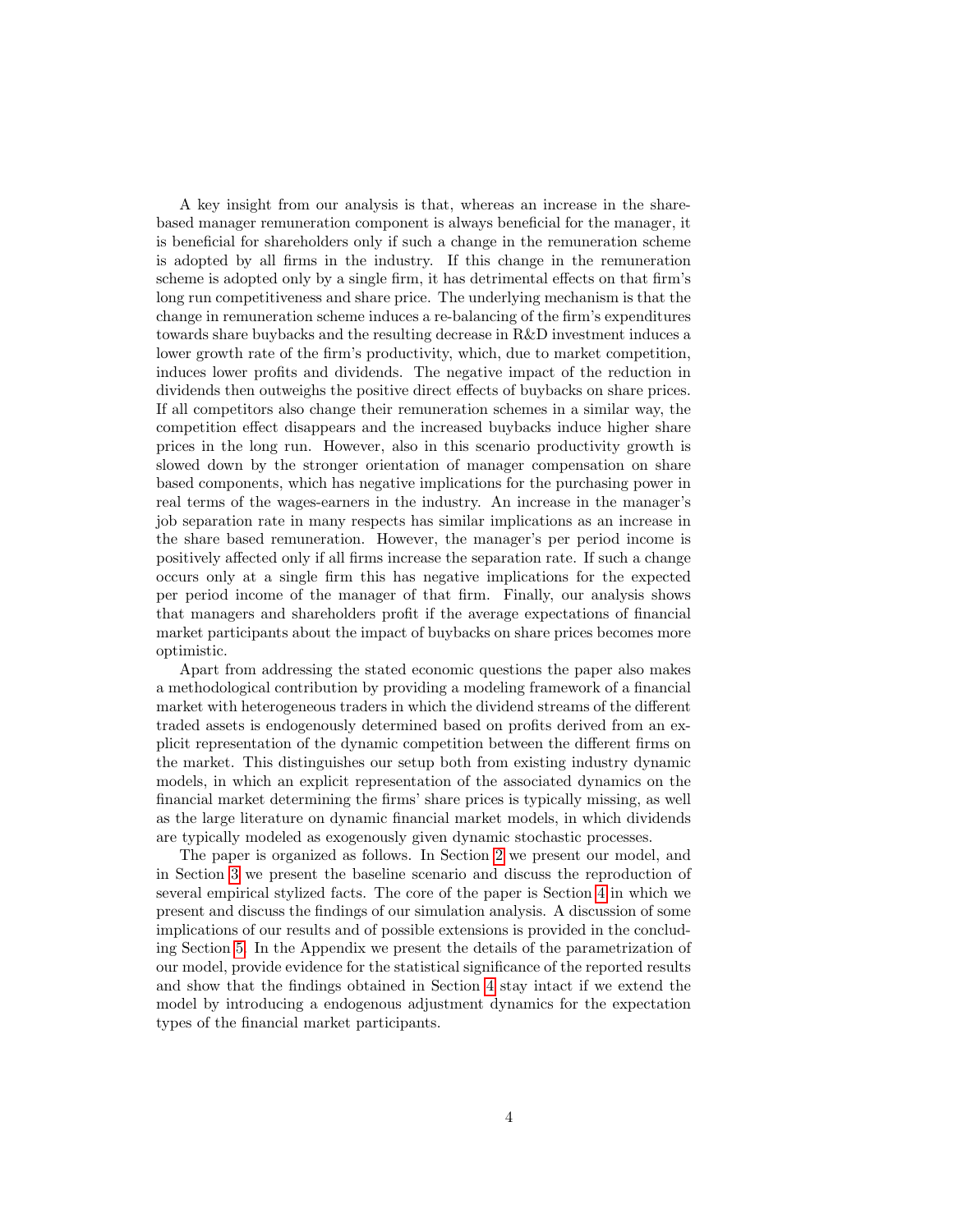## <span id="page-5-0"></span>2 The Model

#### 2.1 Overview over the model structure

We consider a dynamic model of an oligopolistic industry in which each of  $n$ firms is run by a decision maker (denoted as 'manager' here), who every period decides on the level of real investments and on the amount dedicated to buybacks of shares of the firm. We model long-term investments in a simple reduced form, and assume in the tradition of [Nelson and Winter](#page-36-6) [\(1982\)](#page-36-6) that such investment with some probability increases the firm's productivity and thereby reduces its production costs. In this sense the long-term investment here covers both investments in R&D and the building up of human capital.

In order to capture the interplay of the effects of share buybacks of firms and the evolution of firm profits on the dynamics of share prices we link the oligopoly model to a simple financial market model based on a setup similar to the one introduced in [Brock and Hommes](#page-35-9) [\(1998\)](#page-35-9). Traders' (excess) demand for shares is determined by their expectations about the future dividend paid by the firm and the future value of the share price. Dividends are determined by the firm's liquidity in the current period. There are two types of traders on the financial market, who differ with respect to their belief whether current share buybacks have positive ('optimists') or negative ('pessimists') effects on the future share price. This is motivated by empirical work (e.g. [Pettit](#page-36-10) [\(2001\)](#page-36-10); [Andriosopoulos](#page-35-0) [and Lasfer](#page-35-0) [\(2015\)](#page-35-0)) demonstrating that even if on average buybacks are associated with increases in the share price, the responses are mixed and there is also a significant positive probability for a negative impact. A trader's expectation about the change in share value is determined by her type as well as the amount that is invested in buybacks by the firm. To keep this part of the model as simple as possible it is assumed that the shares of each firm are traded in isolation on a separate financial market, such that the firms compete only on the product market, but not on the financial market. This avoids having to deal with a multi-asset market with heterogeneous expectations, which would be very challenging from a technical perspective.<sup>[3](#page-5-1)</sup>

The remuneration of the firm's manager consists of three parts: a fixed remuneration, a payment depending on current firm profits and a part depending on the current price of a share of the firm's stock on the financial market. The model captures also the expectations of the manager about the duration of her job tenure.

#### <span id="page-5-2"></span>2.2 Sequence of events

Before describing in more detail the different decision problems and interactions arising in the model we give a broad overview by listing the timeline of events in each period t. The variables in brackets refer to the more detailed description provided below:

1. Firms compete on the product market and realize market profits  $(\Pi_{i,t}^*)$ .

<span id="page-5-1"></span><sup>&</sup>lt;sup>3</sup>It would involve solving a multi-dimensional portfolio optimization problem for each trader, and a general equilibrium market clearing solution.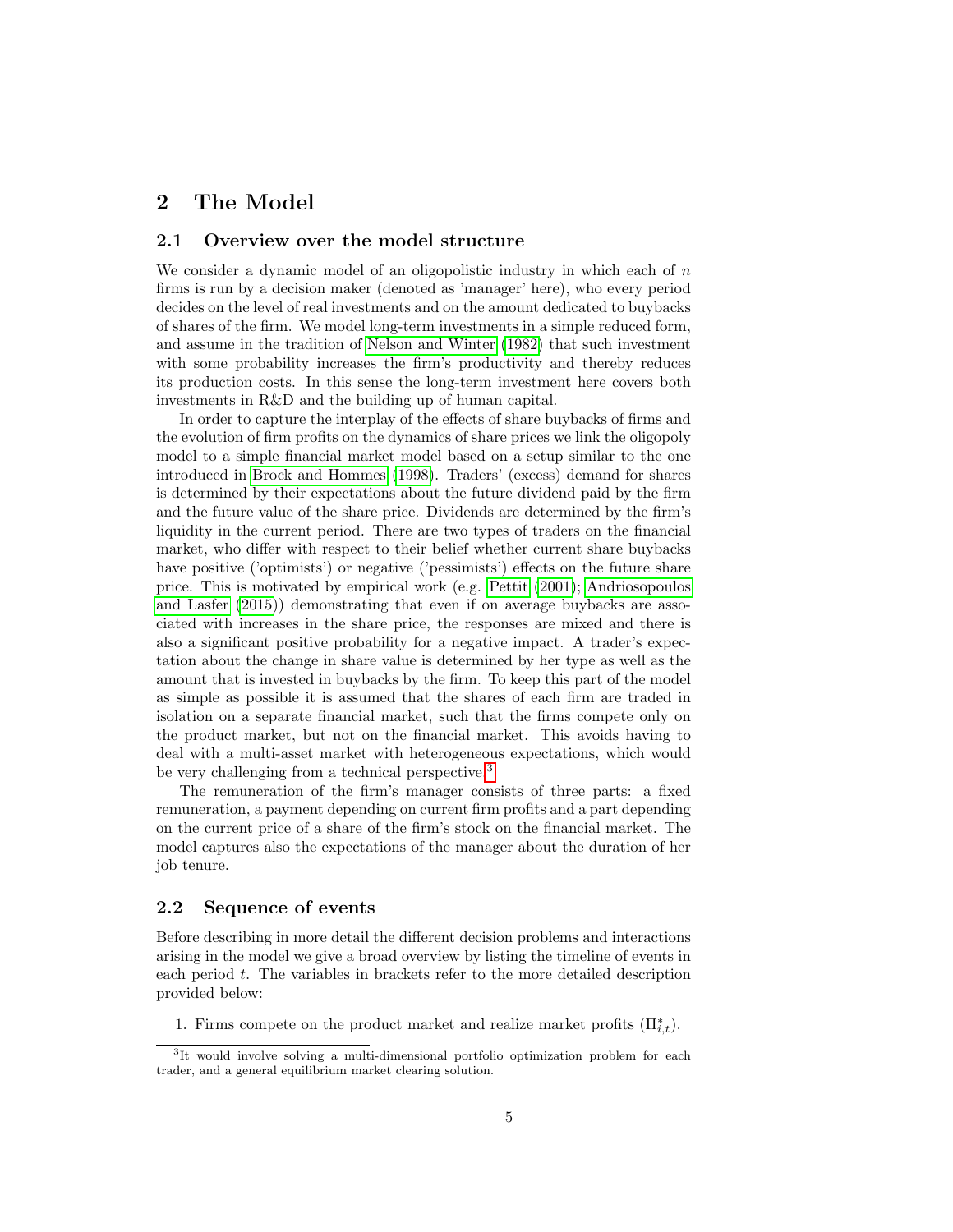- 2. Managers determine long-term investments  $(I_{i,t}^*)$  and the amount to spend on share buybacks  $(B_{i,t}^* )$ .
- 3. Firms' operating profits are determined  $(\Pi_{i,t}^o)$ .
- 4. Firms determine the dividend payout  $(D_{i,t})$ .
- 5. Financial market participants determine their net demand for shares  $(z_{h,i,t})$ .
- 6. The market clearing prices for all firm shares  $(V_{i,t})$  are determined and the financial market participants' portfolios are updated. Managers sell all the shares they received as remuneration in the previous period.
- 7. Dividends per share  $(d_{i,t})$  are determined and paid out; dividend expectations are adjusted.
- 8. The managers receive their remuneration including  $\beta$  units of shares ( $\beta$ ) can be fractional).
- 9. Productivity of firms  $(A_{i,t})$  is updated.

 $\overline{a}$ 

#### <span id="page-6-2"></span>2.3 Market Competition and Productivity Dynamics

We consider a market where  $n$  firms engage in price competition producing horizontally differentiated goods. The demand function reads

$$
Q_{i,t}^D = \left[1 - a^d P_{i,t} + \frac{b^d}{n-1} \sum_{j \neq i} P_{j,t}\right].
$$
 (1)

The parameter  $a^d > 0$  captures the price sensitivity of consumers and  $b^d \in [0, a^d]$ the degree of horizontal differentiation between products.[4](#page-6-0) Firms produce with labor  $(L_{i,t})$  as a single input according to the production function

$$
Q_{i,t} = A_{i,t} L_{i,t},
$$

where  $A_{i,t}$  denotes the productivity of firm i at time t. It is assumed that the wage is uniform across firms and grows proportionally to the average productivity in the industry. Formally we have

$$
\frac{w_t}{w_0} = \frac{\sum_{i=1}^n Q_{i,t-1} A_{i,t-1}}{\sum_{i=1}^n Q_{i,0} A_{i,0}}.
$$

The marginal production costs of firm  $i$  are given by

$$
C_{i,t} = w_t / A_{i,t}.
$$

Firms choose prices according to the Bertrand equilibrium solution, which is given by

<span id="page-6-1"></span>
$$
P_{i,t}^{*} = \frac{(2a^d(n-1) + b^d)(1 + a^d C_{i,t}) + a^d b^d (\Sigma_{C,t} - n C_{i,t})}{(2a^d(n-1) + b^d)(2a^d - b^d)}.
$$
 (2)

<span id="page-6-0"></span><sup>4</sup>This demand structure can be derived from the utility maximization of consumers with a quadratic utility function.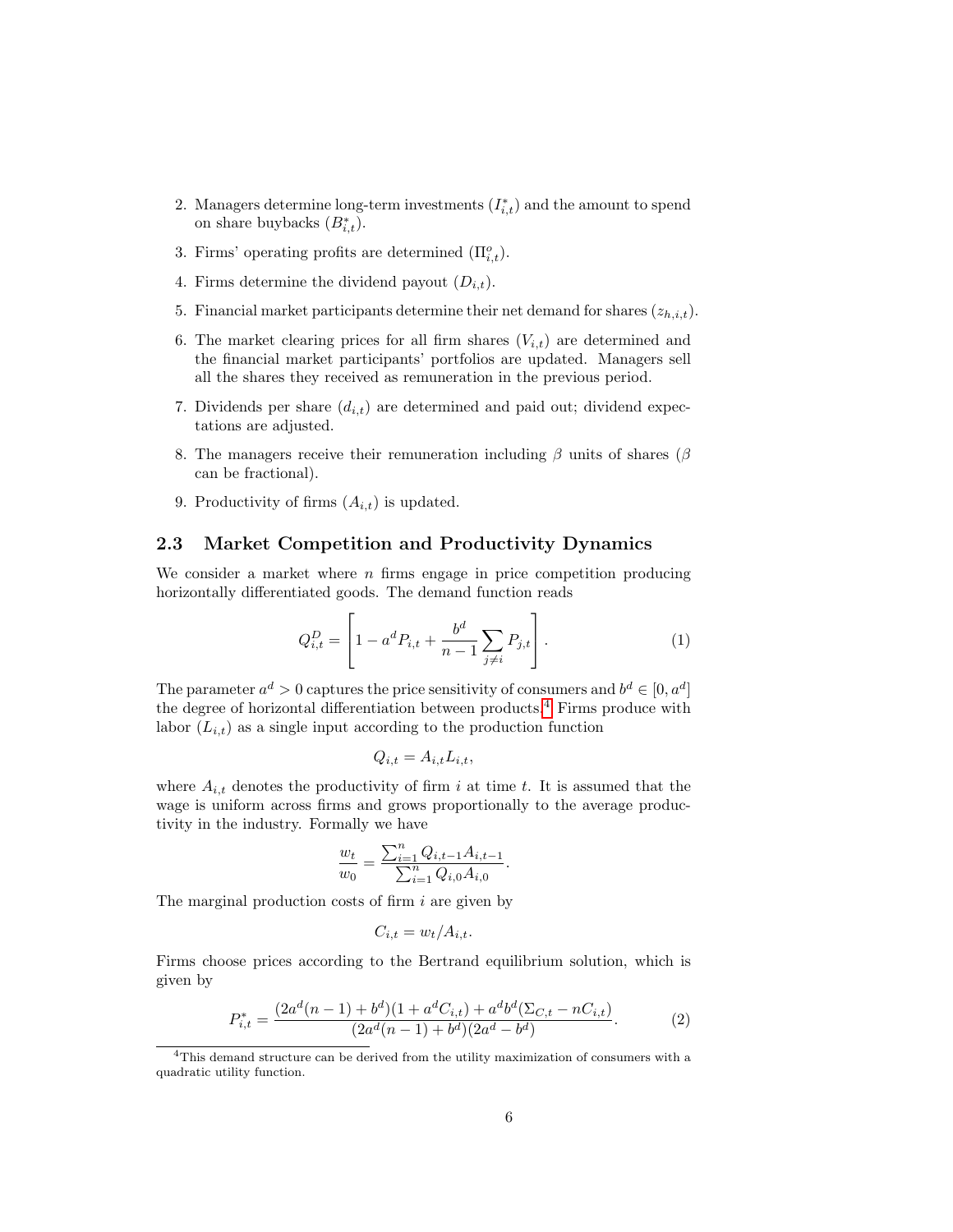Here  $\Sigma_{C,t} = \sum_{j=1}^{n} C_{j,t} = w \sum_{j=1}^{n} \frac{1}{A_{j,t}}$  denotes the sum of the marginal costs of all competitors. This yields the equilibrium quantities

<span id="page-7-0"></span>
$$
Q_{i,t}^{*} = \frac{a \left[ (2a^{d}(n-1) + b^{d}) - (a^{d}(2a^{d}(n-1) + b) - b^{d}(a^{d}(n-2) + b^{d}))C_{i,t} + a^{d}b^{d}\Sigma_{C,t} \right]}{(2a^{d}(n-1) + b^{d})(2a^{d} - b^{d})}
$$
\n(3)

and the market profit for firm  $i$  is given by

<span id="page-7-2"></span>
$$
\Pi_{i,t}^*(C_{i,t}, \Sigma_{C,t}) = Q_{i,t}^*\left(P_{i,t}^* - w/A_{i,t}\right) = \frac{(Q_{i,t}^*)^2}{a^d}.
$$
\n(4)

Due to cost heterogeneity across firms, in principle, expression [\(3\)](#page-7-0) can become negative for certain firms. In this case, the quantity of the firm with highest costs is set to zero and equilibrium prices  $(2)$  and quantities  $(3)$  of the remaining firms are recalculated, where the term  $\Sigma_{C,t}$  no longer includes the costs of the firm that has been dropped. This procedure is repeated till all remaining firms produce positive quantities. An inactive firm producing zero output in a certain period might become active again in the next period if its productivity has increased due to a successful innovation.

Firms can increase their productivity due to long-term real investments. Such investments can be focused on R&D or on training of the labor force (human capital accumulation). We do not distinguish between these types of investment and denote by  $I_{i,t}$  the amount of long-term real investment of firm i at t. Such investment triggers with positive probability an increase of the firm's productivity. More precisely, we assume that the arrival rate of the innovation is a concave function of the real investment. Formally, we have

<span id="page-7-3"></span>
$$
A_{i,t+1} = \begin{cases} \mu A_{i,t} & \text{with Prob. } \alpha (1 - e^{-\lambda_i \sqrt{I_{i,t}}}) \\ A_{i,t} & \text{with Prob. } (1 - \alpha) + \alpha e^{-\lambda_i \sqrt{I_{i,t}}} \end{cases}
$$
(5)

The parameter  $\alpha > 0$  denotes the maximal innovation probability per period, whereas  $\lambda_i > 0$  captures the effectiveness of firm i with respect to long term investment.

#### 2.4 Manager Remuneration

In each period the manager determines the optimal amount of long-term investment,  $I_{i,t}^*$ , and the optimal amount  $B_{i,t}^*$  to invest in share buybacks. The manager receives a remuneration consisting of a fixed amount  $W<sup>f</sup>$ , a performancerelated payment proportional to the firm's operating profit (if positive) and an amount of  $\beta_i$  units of firm stock, which the manager immediately sells on the stock market in the following period. The simplifying assumptions that the manager is paid in stock rather than stock options, and that she sells them immediately, are made in order to avoid having to deal with the complex issue of determining the optimal selling time by the manager or the problem of stock option pricing.[5](#page-7-1) The main effect we intend to capture is the positive impact

<span id="page-7-1"></span><sup>5</sup>Also, empirical evidence points towards a recent shift in using units of stock rather than stock options in the variable part of manager's remuneration scheme. So called restricted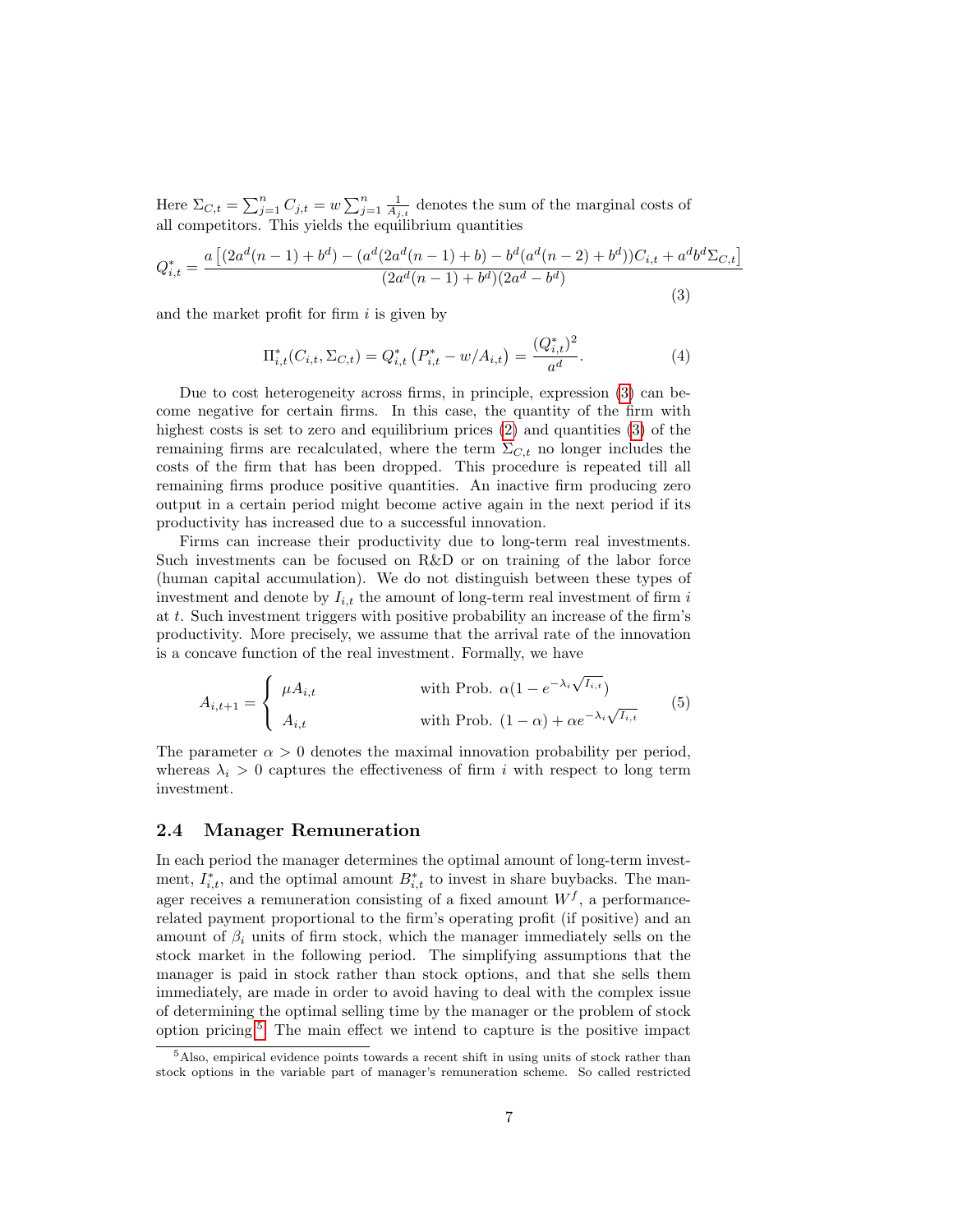of an increase of the firm's stock market value on the manager's (current and future) income, which is satisfied in our formulation since the manager expects to receive additional shares in the future. Summarizing, the manager income in period  $t$  is given by

$$
W_{i,t}^{m} = \beta_i V_{i,t} + \gamma \max[0, \Pi_{i,t}^o] + W^f,
$$
\n(6)

where

$$
\Pi_{i,t}^o = \Pi_{i,t}^* - I_{i,t} - W^f + rS_{i,t}
$$

denotes the operating profit of the firm.<sup>[6](#page-8-0)</sup> Furthermore,  $V_{i,t}$  is the share price of firm i in period t and  $S_{i,t}$  are the firm's savings. The interest rate  $0 \leq r < 1$  is assumed to be constant and exogenously given. The share-based remuneration parameter  $\beta_i \geq 0$  will play a key role in our analysis and we will consider scenarios in which this parameter is heterogeneous across firms. The other remuneration parameters will always be assumed to be homogeneous in the industry.

#### 2.5 Dividend Policy and Dynamics of Firm Savings

Dividends play an important role for the dynamics of the share price, since traders on the financial market take (expected) dividend payments into account when determining their demand for firm stocks. It is assumed that each firm has a simple and fixed dividend policy such that a constant fraction of current firm liquidity (after market profits and manager remuneration) is paid out as dividends (if positive). In particular, the total dividend payout is given by<sup>[7](#page-8-1)</sup>

<span id="page-8-2"></span>
$$
D_{i,t} = \mathbf{D}(I_{i,t}) := \delta_i \max \left\{ 0, (1+r)S_{i,t} + \Pi_{i,t}^* - W^f - \gamma \max[0, \Pi_{i,t}^o(I_{i,t})] \right\}.
$$
\n(7)

The parameter  $\delta_i > 0$  is denoted as the dividend payout ratio. The dividend is paid out at the end of each period t and the dividend per share  $d_{i,t}$  depends on the number of shares publicly held at the end of the period. The updating of the number of shares over time is explained in the next subsection.

Taking into account the dividend payments as well as the firm's expenses for share buybacks the dynamics of the firm's savings is given by

$$
S_{i,t+1} = S_{i,t} + \Pi_{i,t}^o - (\gamma \max[0, \Pi_{i,t}^o] + W^f) - D_{i,t} - B_{i,t}.
$$
 (8)

In order to capture financial constraints the firm is facing we assume for simplicity that the firm cannot go into debt, implying that the investment decisions  $I_{i,t}$  and  $B_{i,t}$  have to satisfy the additional condition  $S_{i,t+1} \geq 0$ .

stock units (or RSUs) are used due to fair value accounting considerations that led to changes in GAAP, and because it may yield a tax benefit for the manager's income tax when the stock price at time of vesting of the stock grant differs from the price at the time of selling the stock.

<span id="page-8-0"></span><sup>&</sup>lt;sup>6</sup>It should be noted that whereas real investments are treated as costs (e.g. labor costs for R&D employees or training costs), the expenses for buybacks (accounting-wise) do not reduce the firm profits.

<span id="page-8-1"></span><sup>7</sup>This formulation assumes that the amount of dividends paid out is determined such that it is not directly affected by the amounts the firm spends on long-term investments and buybacks. This assumption is made to avoid a direct trade-off between investment and dividend payouts. Such a connection would introduce a complex channel through which investments affect future share prices and hence future manager incomes.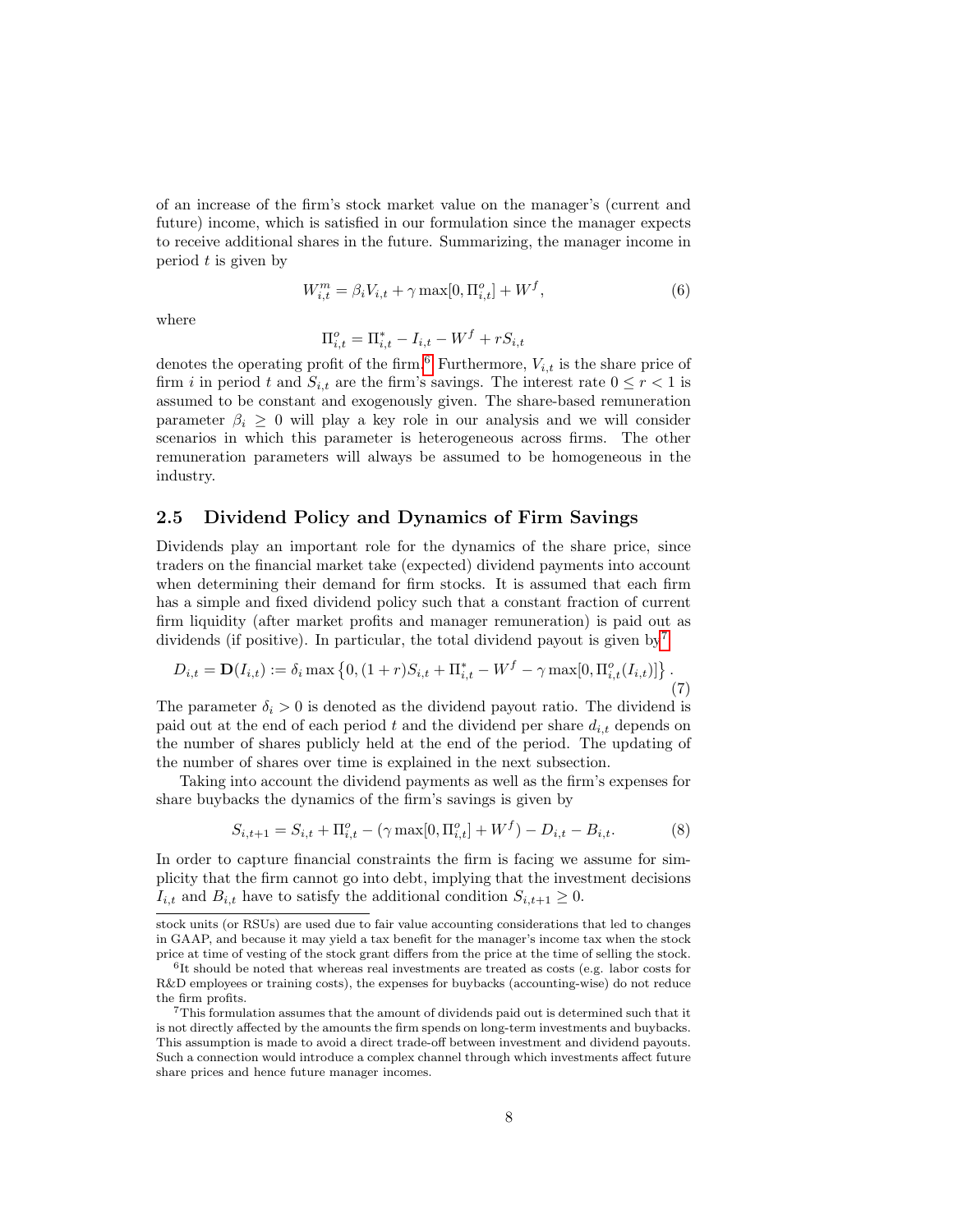#### 2.6 Financial Market Interaction

We denote by  $N_{i,t}$  the total number of shares of firm i that are held by investors/traders on the financial market, including the manager, at the beginning of period t. Shares for each firm are traded on separate financial markets.

Before going into the details of the financial market interaction that determines the share price  $V_{i,t}$ , note that the dividend per share is given by

$$
d_{i,t} = \frac{D_{i,t}}{N_{i,t} - \frac{B_{i,t}}{V_{i,t}}}.\t(9)
$$

Here,  $\frac{B_{i,t}}{V_{i,t}}$  is the reduction in the number of publicly held shares due to share buybacks by firm i in period  $t$ <sup>[8](#page-9-0)</sup>. To determine the number of shares at the beginning of period  $t + 1$  it also has to be taken into account that the manager receives  $\beta_i$  shares at the end of period t. Therefore, the evolution of the number of shares is given by

$$
N_{i,t+1} = N_{i,t} - B_{i,t}/V_{i,t} + \beta_i \quad \text{with} \quad N_{i,t} \in \mathbb{R}.\tag{10}
$$

Note that the dividend per share  $d_{i,t}$  is determined after the firm has repurchased  $B_{i,t}$  $\frac{B_{i,t}}{V_{i,t}}$  shares, but before the manager has received the new  $\beta_i$  shares.

We assume there are  $M$  traders on the financial market, who have standard CARA utility functions and maximizing expected current utility. Well-known results (see e.g. [Brock and Hommes](#page-35-9) [\(1998\)](#page-35-9)) show that the demand for shares of firm  $i$  by trader type  $h$  is given by

$$
z_{h,i,t} = \frac{\mathbb{E}_{h,t}[V_{i,t+1} + d_{i,t+1} - (1+r)V_{i,t}]}{\tilde{a}\hat{\sigma}_{i,t}^2}
$$
(11)

where  $\tilde{a}$  denotes the rate of relative risk aversion and  $\hat{\sigma}_{i,t}$  is the agents' expectation regarding the standard deviation of dividends plus share price in period t. It is assumed that the expected standard deviation is proportional to the last observed dividend per share, i.e.

$$
\hat{\sigma}_{i,t} = \mathbb{E}_{i,t}[\sigma_t] = f(d_{i,t-1}) = \tilde{\sigma}d_{i,t-1} \quad \text{for some} \quad \tilde{\sigma} > 0,
$$

where  $\tilde{\sigma}$  is a scaling parameter.

Let  $\iota_{h,i,t}$  denote the quantity of shares a trader of type h holds at the end of period  $t$ . The net demand for shares of each trader of type  $h$  is given by  $z_{h,i,t} - \iota_{h,i,t-1}.$ 

A trader's type is determined by his expectation about the market impact of the share buyback  $B_{i,t}$  on the stock price  $V_{i,t}$ . Two types of traders are considered, depending on whether they have optimistic (o) or pessimistic (p) expectations about the market price impact. Formally, the expectation about the share price plus dividend in the following period is given by

<span id="page-9-1"></span>
$$
\mathbb{E}_{h,t}[V_{i,t+1} + d_{i,t+1}] = V_{i,t-1} \left( 1 + \kappa_h \frac{B_{i,t}}{V_{i,t} N_{i,t}} \right) + \mathbb{E}_t[d_{i,t+1}], \tag{12}
$$

<span id="page-9-0"></span><sup>8</sup>We assume the firm can repurchase any volume, hence the number of shares repurchased is allowed to be any positive real number.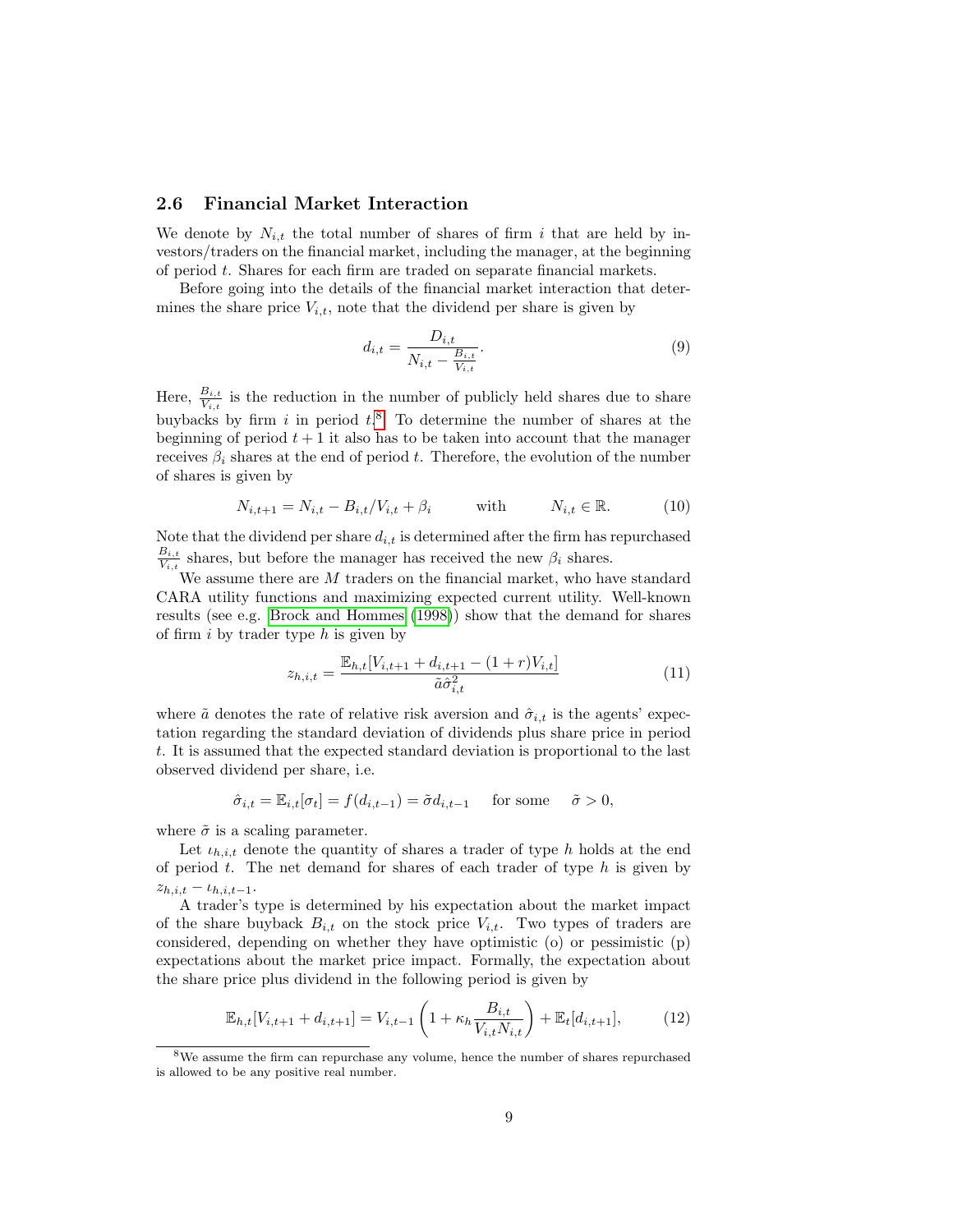where  $h \in \{o, p\}$  denotes the type of agent h. Note that the expectations about dividends  $\mathbb{E}_{t}[d_{i,t+1}]$  are assumed the same for both types, so they are independent of h. The parameter  $\kappa_h$  captures the expectations of type h about the impact of the share buyback on the stock market price  $V_{i,t+1}$ , where  $\frac{B_{i,t}}{V_{i,t}N_{i,t}}$ denotes the fraction of all shares repurchased by firm  $i$  in period  $t$ . We further assume that  $\kappa_o > 0$  and  $\kappa_p < 0$ .

In our baseline model we assume that the fraction of traders with optimistic expectations, denoted by  $\theta_t$ , stays constant over time. This assumption is made for simplicity and also allows us to study how the market sentiment, i.e. the fraction of optimistic traders, influences the behavior of managers and thereby the incentives of firms to provide managers strongly stock-based remuneration schemes. In a robustness check we relax this assumption and assume that the fraction of optimistic traders  $\theta_t$  adjusts over time based on the past relative prediction performance of the two types. Details of this adjustment dynamics are provided in Appendix C.

Concerning expectations about the dividends per share, we assume that these are adjusted adaptively according to

$$
\mathbb{E}_t[d_{i,t+1}] = \hat{d}_{i,t+1} := (1 - \phi) \cdot \mathbb{E}_{t-2}[d_{i,t-1}] + \phi \cdot d_{i,t-1}.
$$

Again, note that this formulation is independent of the type  $h$ , so optimists and pessimists are assumed to have the same expectations about the dividends per share. Further note that information about  $d_{i,t}$  is available only at the end of period  $t$  and therefore cannot be used for the expectation updating at this point. In an extension of the model it will also be interesting to consider markets where long-term investments of a firm have (positive impact) on the dividend expectations.

Apart from the financial market traders also the manager acts on the financial market, because in each period she sells  $\beta_i$  units of the stock she received at  $t-1$  as part of her remuneration. The manager does not trade on the stock market for other purposes, which means that the demand and supply of stock by the manager is given by  $z_{m,i,t} = 0$  and  $t_{m,i,t} = \beta_i$ . Taking into account that the firms' demand for its own shares is given by  $\frac{B_{i,t}}{V_{i,t}}$ , the market clearing condition reads

<span id="page-10-0"></span>
$$
M\left[\theta_{t}\frac{\hat{d}_{i,t+1} + V_{i,t-1}\left(1 + \kappa_{o}\frac{B_{i,t}}{V_{i,t}N_{i,t}}\right) - (1+r)V_{i,t}}{\tilde{a}\hat{\sigma}_{i,t}^{2}} - \theta_{t-1}\iota_{o,i,t-1}\right] + M\left[(1-\theta_{t})\frac{\hat{d}_{i,t+1} + V_{i,t-1}\left(1 + \kappa_{p}\frac{B_{i,t}}{V_{i,t}N_{i,t}}\right) - (1+r)V_{i,t}}{\tilde{a}\hat{\sigma}_{i,t}^{2}} - (1-\theta_{t-1})\iota_{p,i,t-1}\right] - \iota_{m,i,t-1} + \frac{B_{i,t}}{V_{i,t}} = 0.
$$
\n(13)

The total number of shares held at the beginning of period t is  $M\theta_{t-1}t_{o,i,t-1}$ +  $M(1-\theta_{t-1})\iota_{p,i,t-1} + \iota_{m,i,t-1}$  and therefore this expression is equal to  $N_{i,t}$ . Taking this into account and rescaling the constant risk aversion coefficient by the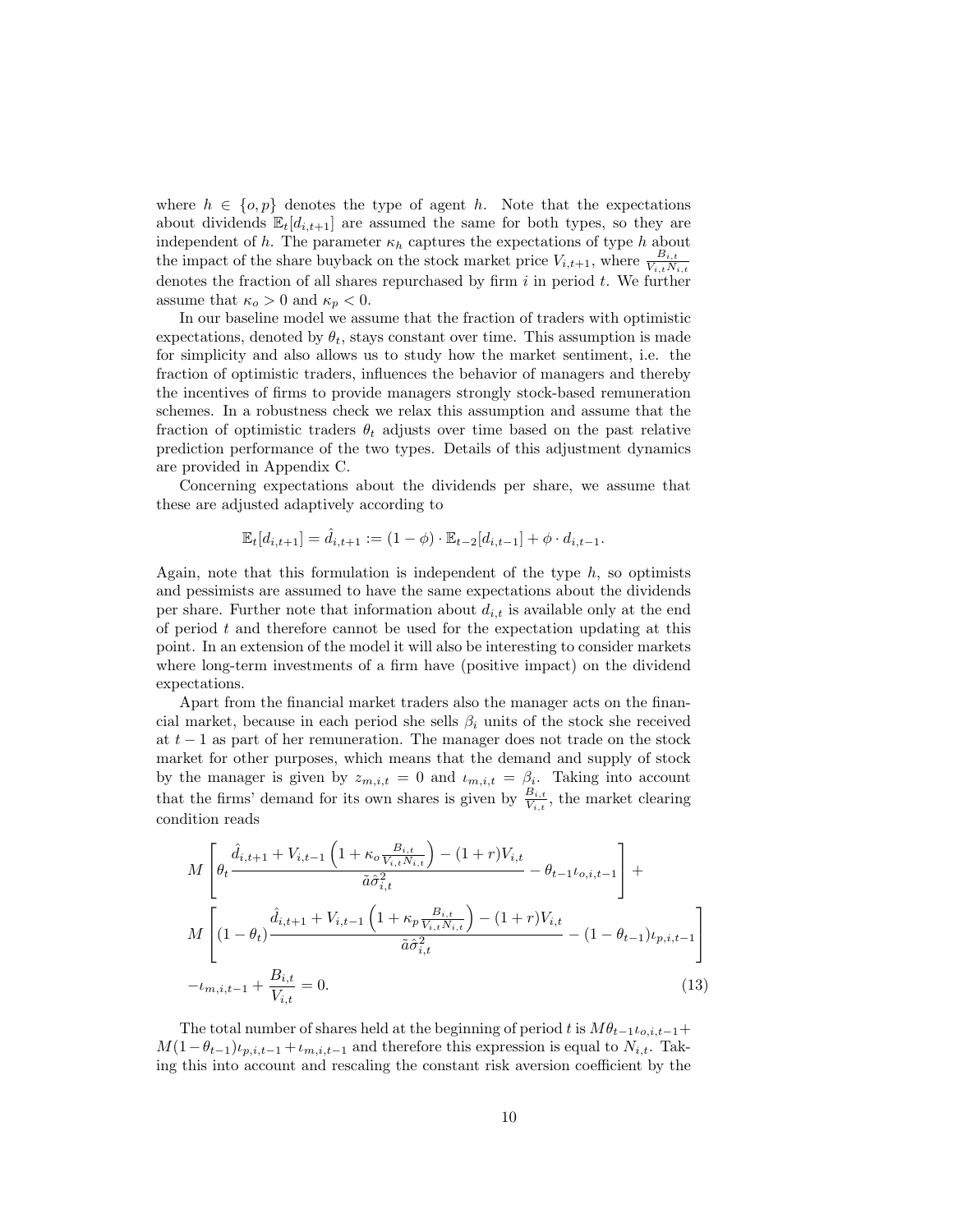number of traders  $a = \tilde{a}/M$ , the market clearing condition can be rewritten as

<span id="page-11-0"></span>
$$
\frac{\hat{d}_{i,t+1} + V_{i,t-1} \left( 1 + \left[ \theta_t \kappa_o + (1 - \theta_t) \kappa_p \right] \frac{B_{i,t}}{V_{i,t} N_{i,t}} \right) - (1 + r) V_{i,t}}{a \hat{\sigma}_{i,t}^2} = N_{i,t} - \frac{B_{i,t}}{V_{i,t}}.
$$
\n(14)

The left hand side gives the demand for shares by all market participants, whereas the right hand side equals the number of shares on the market after the firm's share repurchase.

Solving [\(14\)](#page-11-0) for  $V_{i,t}$  shows that the equilibrium share price at time t is given by the positive root of the quadratic equation:

$$
(1+r)V_{i,t}^2 - \left(\hat{d}_{i,t+1} + V_{i,t-1} - a\hat{\sigma}_{i,t}^2 N_{i,t}\right) V_{i,t} - B_{i,t} \left(\frac{[\theta_t \kappa_o + (1-\theta_t)\kappa_p]V_{i,t-1}}{N_{i,t}} + a\sigma^2\right) = 0.
$$

Using the notation

<span id="page-11-4"></span>
$$
X_{1,i,t} = \hat{d}_{i,t+1} + V_{i,t-1} - a\hat{\sigma}_{i,t}^2 N_{i,t},
$$
\n(15)

$$
X_{2,i,t} = \frac{[\theta_t \kappa_o + (1 - \theta_t) \kappa_p] V_{i,t-1}}{N_{i,t}} + a \hat{\sigma}_{i,t}^2, \tag{16}
$$

this yields a market clearing equilibrium share price given by

$$
V_{i,t} = \frac{X_{1,i,t} + \sqrt{X_{1,i,t}^2 + 4(1+r)X_{2,i,t}B_{i,t}}}{2(1+r)}.
$$
\n(17)

In what follows we will only consider scenarios in which the share price is positive even if no buybacks are carried out, which corresponds to the assumption that  $X_{1,i,t} > 0$ . Only parameter settings where this condition is fulfilled will be considered.[9](#page-11-1)

#### 2.7 Managers' Decision Problem

When making their decisions managers take into account that they might have to leave their position in the future. In particular, we assume that the manager behaves based on an estimated job separation rate  $\omega_i > 0$  and that she maximizes the expected remuneration over her remaining tenure at the firm.<sup>[10](#page-11-2)</sup> Hence, the manager chooses  $I_{i,t}$  and  $B_{i,t}$  to maximize the objective function

<span id="page-11-3"></span>
$$
J_i = \mathbb{E}\sum_{t=0}^{\infty} e^{-(\rho + \omega_i)t} W_{i,t}^m,
$$
\n(18)

<span id="page-11-1"></span><sup>&</sup>lt;sup>9</sup>A sufficient condition for  $X_{1,i,t} > 0$  is that  $a\hat{\sigma}_{i,t}^2$  is sufficiently small. Let  $N_0$  be the initial number of outstanding shares for each firm, and let  $\bar{d} > 0$  be a minimum dividend per share that is bounded away from zero. Then if  $a\hat{\sigma}_{i,t}^2 < \bar{d}/(N_0+T\beta_i)$ , the condition  $X_{1,i,t} > 0$  is satisfied. Here  $N_0 + T\beta_i$  represents an upper bound on the number of shares outstanding for each firm after T periods if there are no share buybacks.

<span id="page-11-2"></span> $10$ It should be noted that the expected job separation rate for managers might be heterogeneous across firms due to different designs of work contracts, ownership structures or firm cultures.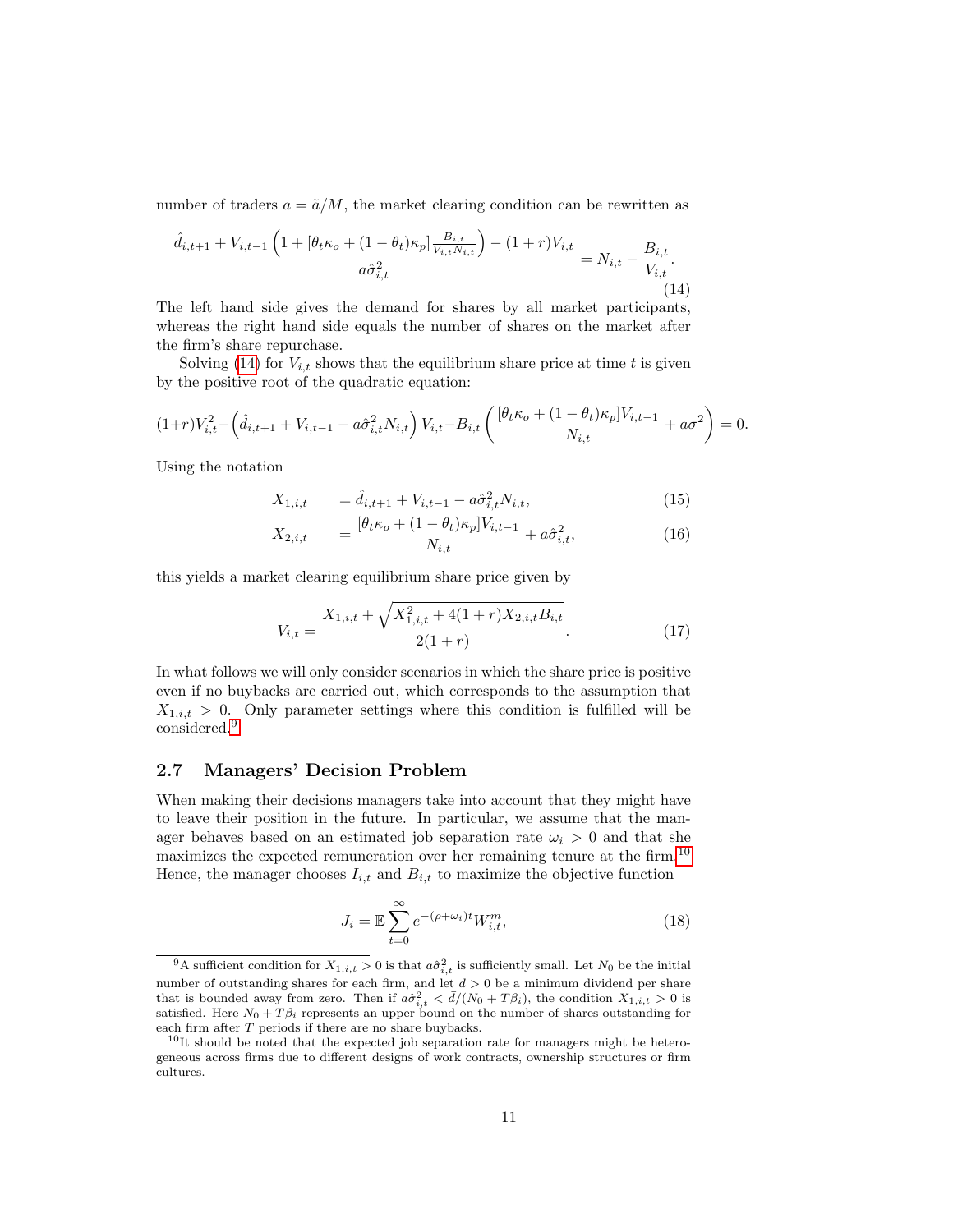where  $\rho > 0$  is the discount rate. Furthermore, the condition that firm savings always have to be non-negative induces the constraint

<span id="page-12-0"></span>
$$
I_{i,t} + B_{i,t} + \mathbf{D}(I_{i,t}) \le (1+r)S_{i,t} + \Pi_{i,t}^* - W^f. \tag{19}
$$

It should be noted that due to the dependence of the manager remuneration on the operating profit, the dividend  $D_{i,t} = D(I_{i,t})$  (see [\(7\)](#page-8-2)) is a function of the real investment in t. In order to determine the optimal level of real investments and buybacks,  $I_{i,t}$  and  $B_{i,t}$ , in each firm the manager calculates the estimated expected marginal effect of both types of investments on her objective function [\(18\)](#page-11-3).

As a first step in estimating the marginal return of current real investment the manager determines how her future income stream is affected by a marginal change in the operating profit of the current period. Such a change does not only affect the manager's current remuneration (through the profit based part of  $W_{i,t}^m$ ) but also future remunerations. An increase in the firm's operating profit increases the firm's savings and therefore the interest the firm receives/pays in future periods. This affects future operating profits of the firm and thereby future remunerations of the manager. Denoting by  $\eta$  the estimated marginal effect of a change in the current operating profit on the manager's objective function  $J_i$  we obtain

$$
\eta = \gamma \left( 1 + r \sum_{s=1}^{\infty} e^{-(\rho + \omega_i)s} \frac{\partial S_{i,t+s}}{\partial \Pi_{i,t}^o} \right)
$$
  
\n
$$
= \gamma \left( 1 + r(1 - \gamma)e^{-(\rho + \omega_i)} \sum_{s=0}^{\infty} e^{-(\rho + \omega_i)s} (1 + r(1 - \gamma))^s \right)
$$
  
\n
$$
= \gamma \left( 1 + \frac{r(1 - \gamma)e^{-(\rho + \omega_i)}}{1 - e^{-(\rho + \omega_i)}(1 + r(1 - \gamma))} \right).
$$
 (20)

It can be seen that the estimated size of the marginal effect is actually constant across periods. As a second step the manager needs to obtain an estimate of the increase in the future stream of firm profits that is induced by a successful innovation in the current period. The manager estimates this under the assumption that the additional profit generated by an increase of the own productivity by the factor  $\mu$  is constant across periods. This clearly is a simplification since the actual increase in future period profits triggered by the current innovation might change if additional innovations of the firm or its competitors follow later on. Based on these assumptions such an increase in the profit can be estimated by

$$
\Delta \Pi_{i,t} = \Pi_{i,t}^* \left( \frac{w}{\mu A_{i,t}}, \Sigma_{C,t} + \frac{w}{\mu A_{i,t}} - \frac{w}{A_{i,t}} \right) - \Pi_{i,t}^* \left( \frac{w}{A_{i,t}}, \Sigma_{C,t} \right).
$$

where  $\Pi_{i,t}^*(.)$  is given by [\(4\)](#page-7-2). The expected marginal change of the managers objective  $J_i$  with respect to an increase of real investment is then calculated under the assumption that all future operating profits and dividends are positive.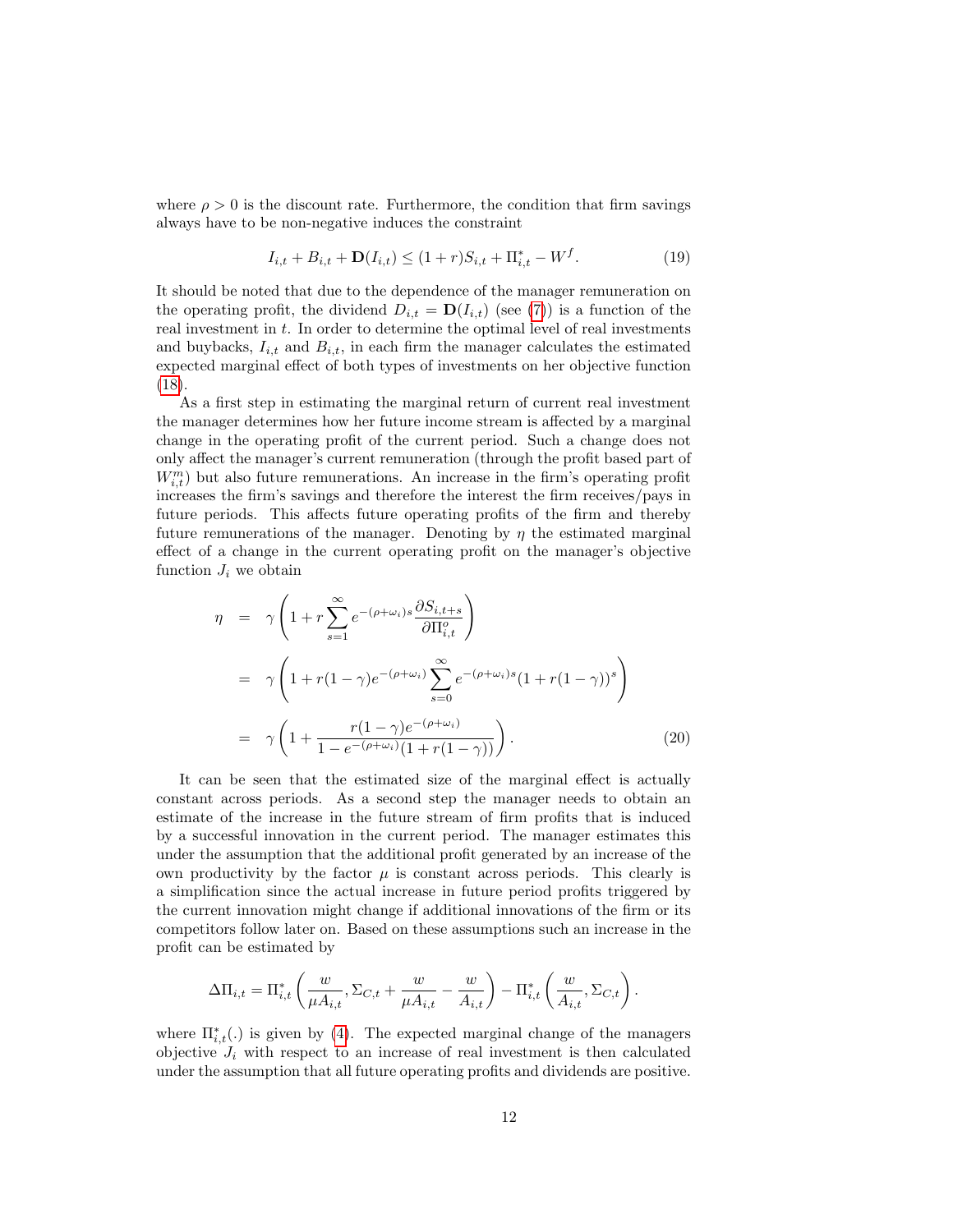Taking into account the arrival rate of productivity enhancing innovations given by [\(5\)](#page-7-3), this yields

<span id="page-13-2"></span>
$$
MV_{i,t}^{I}(I_{i,t}) = \eta \left( \frac{\partial \alpha \left( 1 - e^{-\lambda_i \sqrt{I_{i,t}}} \right)}{\partial I_{i,t}} \sum_{s=1}^{\infty} e^{-(\rho + \omega_i)s} \Delta \Pi_{i,t} - 1 \right)
$$

$$
= \eta \left( \frac{\alpha \lambda_i e^{-(\rho + \omega_i)}}{2(1 - e^{-(\rho + \omega_i)}) \sqrt{I_{i,t}}} \Delta \Pi_{i,t} e^{-\lambda_i \sqrt{I_{i,t}}} - 1 \right). \tag{21}
$$

Considering the expected marginal change of the managers objective  $J_i$  with respect to share buybacks  $B_{it}$ , the manager estimates the impact of a buyback on the financial market for the current period<sup>[11](#page-13-0)</sup>, but simultaneously assumes that  $B_{i,t}$  has no impact on any future stock values  $V_{i,t+s}$ , for all  $s > 0$ . Since share buybacks do not reduce the firm's operating profit in period  $t$ , there are no negative implications of a buyback for the manager's remuneration in that period, which is an important difference to the case of real investment discussed above. Nevertheless, buybacks do reduce the firm's savings in future periods, which affects the profit-based remuneration of the manager through the interest channel. The expected marginal value of the share buyback for the manager is therefore given by

<span id="page-13-1"></span>
$$
MV_{i,t}^{B}(B_{i,t}) = \beta_{i} \frac{\partial V_{i,t}}{\partial B_{i,t}} - (\eta - \gamma).
$$
  
= 
$$
\beta_{i} \frac{X_{2,i,t}}{\sqrt{X_{1,i,t}^{2} + 4(1+r)X_{2,i,t}B_{i,t}}} - (\eta - \gamma).
$$
 (22)

Since  $\lim_{I\to 0} MV_{i,t}^I(I) = \infty$ , it follows that real investment is always positive. Furthermore, if under the managers optimal choice both types of investments are positive, we must have  $MV_{i,t}^I(I_{i,t}^*) = MV_{i,t}^B(B_{i,t}^*)$  and, if the marginal values are positive under this optimal choice, it follows that budget constraint [\(19\)](#page-12-0) is binding. Furthermore, both marginal values decrease with an increasing investment level. Denoting by  $B^{max}(I)$  the value of  $B_{i,t}$  such that for  $I_{i,t} = I$  the budget constraint [\(19\)](#page-12-0) holds as equality, then it follows from these arguments that the optimal real investment is determined by the equation

$$
MV^{I}(I_{i,t}^{*}) = \max[0, MV^{B}(B^{max}(I_{i,t}^{*}))].
$$

If  $MV^B(B^{max}(I_{i,t}^*)) \ge 0$ , then  $B_{i,t}^* = B^{max}(I_{i,t}^*)$ , otherwise  $B_{i,t}^* = \inf\{B \ge 0:$  $MV^B(B) < 0$ , which might also be zero.

The chosen real investment  $I_{i,t}^*$  then determines the actual operating profit in period  $\Pi_{i,t}^o$  and the probability of an increase of the firm's productivity at the end of the period (see the timeline in Section [2.2\)](#page-5-2). The expenditure for buybacks  $B_{i,t}^*$  is observed by the financial market participants and influences their expectations about the future stock prices (see [\(12\)](#page-9-1)). It also affects the demand for shares on the financial market (see [\(13\)](#page-10-0)).

<span id="page-13-0"></span><sup>&</sup>lt;sup>11</sup>It should be noted that  $B_{i,t}$  is determined before the financial market in period t clears.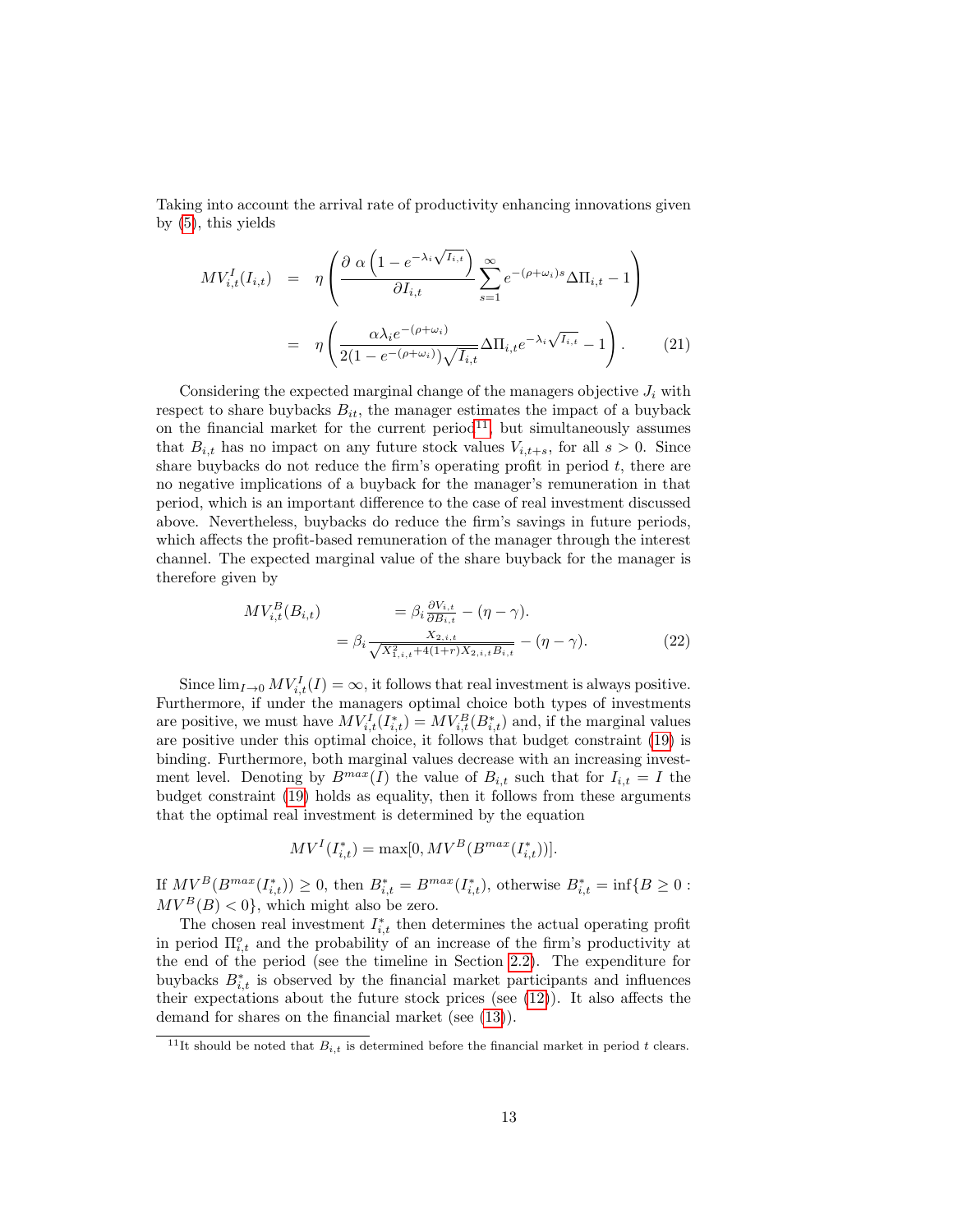## <span id="page-14-0"></span>3 Baseline Scenario and Empirical Validation

As a basis for the following economic analysis we first develop a baseline scenario which generates output that matches empirical regularities observed in the literature.<sup>[12](#page-14-1)</sup> Following the usual procedure for empirical calibration of an agentbased model, we set parameters for the baseline scenario such that a relevant set of empirical stylized facts can be reproduced.[13](#page-14-2) Given the focus of our analysis on the relationship between managerial compensation and real versus financial investment decisions we use targets with respect to these issues that have been recently established by empirical work using European firms. In particular, [Kot](#page-36-5)[nik et al.](#page-36-5) [\(2017\)](#page-36-5) analyze data from 227 large publicly traded companies listed in the S&P Europe 350. They find that on average the share-based pay accounts for 51% of total CEO compensation. Furthermore, [Sakinc](#page-36-0) [\(2017\)](#page-36-0) examines the relative size of investments in R&D and share buybacks of 298 European firms in 2015 and finds that the total expenditures for R&D were approximately 136 Billion  $\epsilon$  compared to approximately 60 Billion  $\epsilon$  spent in total for purchasing common stock. Both amounts were substantially less than the approximately 268 Billion  $\epsilon$  that was paid out as dividends.<sup>[14](#page-14-3)</sup> Since real investments in our model translate to increases in firm productivity we compare the growth rate of the productivity parameter  $A_{i,t}$  in our model with the average growth rate of labor productivity in the manufacturing industry. Relying on OECD data for the growth rate of value added per hour worked in the manufacturing industry in the time interval between 1995 - 2016 we find 2.7% as the average across all 28 (current) EU Member States.

In the framework of our model we assume that investment decisions and dividend payouts are determined on a quarterly basis, which means that one time period in our model corresponds to one quarter. Based on this assumption, the job separation rate has been determined as  $\omega_i = 0.025$ ,  $i = 1, \dots, 10$  implying that the manager assigns a 10% probability to be fired in a given year. Empirical evidence with respect to these expectations and also about the average total length of CEO tenures at a company are hard to find in the literature. Data reported in [Cziraki and Xu](#page-35-4) [\(2014\)](#page-35-4) implies that in the U.S. the average duration of a CEO contract is about 3.25 years, but that a substantial percentage of CEOs get renewals on their contracts. Given this observation and the anecdotal evidence that CEO turnover tends to be higher in the U.S. than in European companies our choice of an average tenure of 10 years for a CEO seems reasonable. In our analysis we will also consider scenarios with larger job separation rates. The interest (and the discount) rate is fixed at 1.2% corresponding to low interest scenarios as has been experienced in recent years. Following the insights from the majority of the empirical literature that ceteris paribus buybacks tend to

<span id="page-14-1"></span> $12$ The model has been implemented in the simulation framework FLAME to generate the simulation data presented in the following sections (see <www.flame.ac.uk>). The simulation data has been processed and analyzed using the statistical software package R, see [R Core](#page-36-11) [Team](#page-36-11) [\(2017\)](#page-36-11).

<span id="page-14-2"></span><sup>&</sup>lt;sup>13</sup>Developing methods for rigorously estimating the parameters in agent-based models is currently an active field of research, see e.g. [Grazzini et al.](#page-36-12) [\(2017\)](#page-36-12); [Guerini and Moneta](#page-36-13) [\(2017\)](#page-36-13) o[rBarde and van der Hoog](#page-35-10) [\(2017\)](#page-35-10).

<span id="page-14-3"></span> $14$ All figures are taken from Figure 1 in [Sakinc](#page-36-0) [\(2017\)](#page-36-0).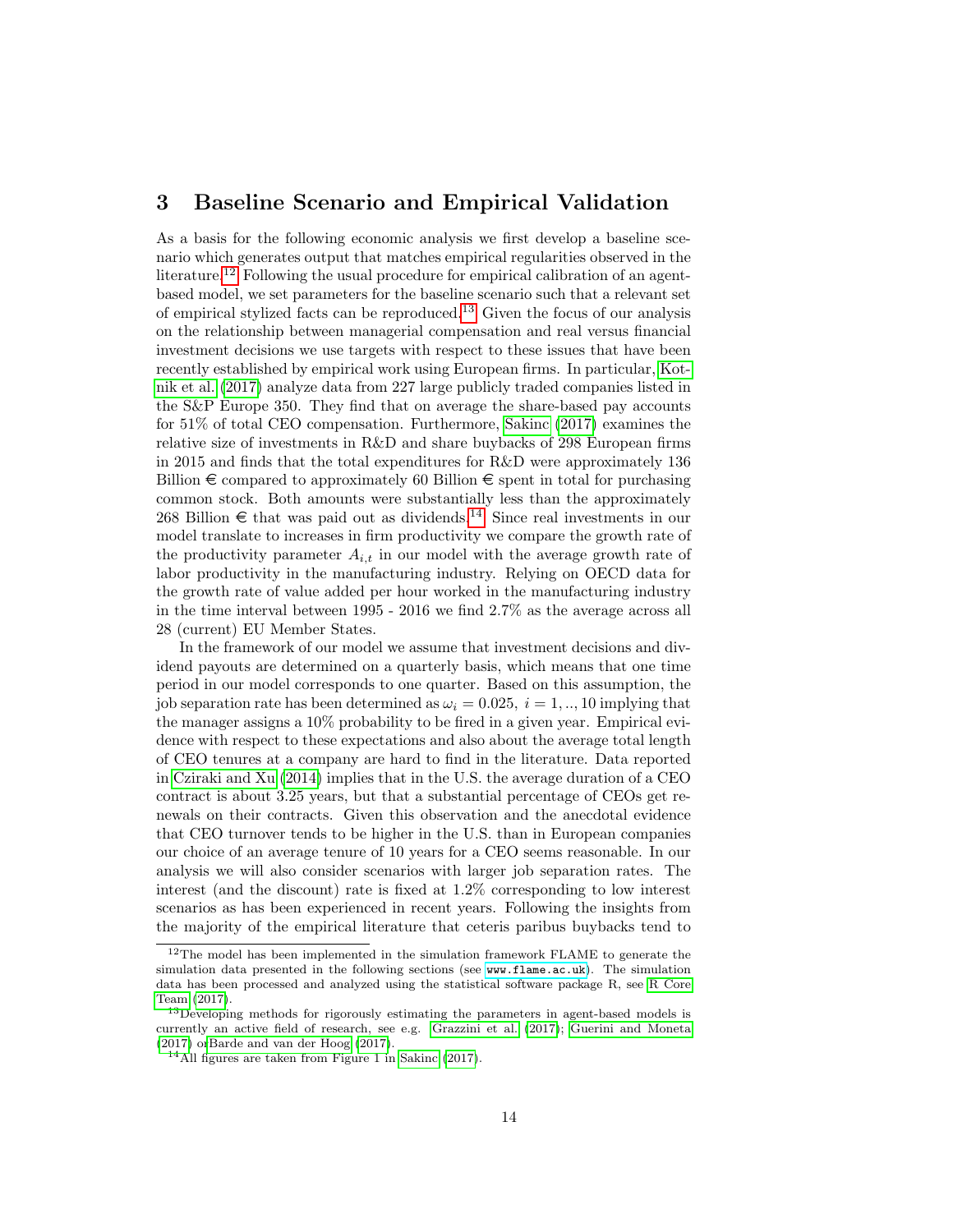be associated with a positive change in the share price we set  $\theta_t = 0.75$ ,  $\forall t$  and thereby assume that the majority of stock market participants are optimists.

In all simulation runs we initialize the industry with 10 firms with homogeneous productivity. Over time the firms typically evolve to be heterogeneous and, as discussed in Section [2.3,](#page-6-2) some firms might become inactive and stop producing if their productivity lags too much behind that of their competitors. Since we do not model firm entry, in the very long run this might lead to a strong concentration of the industry, but in our analyses we will only consider time horizons during which a large majority of firms stays active in the market. The homogeneous initialization of all firm productivities is crucial in order to be able to isolate the effect of differences in firms' remuneration schemes and manager separation rates on the firms' investment behavior and (long run) performance. We always consider ensembles of 100 simulation runs for a given scenario and parameter setting in order to capture the stochastic nature of the emerging dynamics.

The baseline parameterization of the model is given in Table [2](#page-29-0) in Appendix A. In addition to the parameters also the initialization of the different variables has to be considered. The initial values for wages and productivities are both normalized to 1, which implicitly determines the units of measurement for prices and quantities. The beliefs of financial market participants about the stock value of each firm has an important impact on the dynamics of the model. More precisely, in order to determine traders' expectations in  $t = 1$  according to [\(12\)](#page-9-1) an initial value of  $V_{i,0}$  has to be determined. In Figure [1](#page-16-0) we show the dynamics of the mean of the distribution of firm stock values for three initializations of traders' expectations about the firms' share prices.<sup>[15](#page-15-0)</sup> As can be clearly seen only for an initialization of  $V_{i,0} = 0.005$  the average share price does not exhibit a trend but stays approximately constant. Hence, the initial beliefs of traders in this scenario correspond well to the actual share prices that emerge as a result of the profits and dividends realized over time in the market. Hence, in what follows we will use  $V_{i,0} = 0.005, i = 1, \ldots, 10$  as the initialization for all simulation runs.

In Figure [2](#page-17-1) we show the evolution of firm productivity, average investments in R&D, and average investments in share buybacks for the baseline scenario. In addition to the population means of these variables we also depict the corresponding standard deviation of the population distribution at each point in time (dotted lines). Due to the homogeneous initialization of the firms this measure of heterogeneity is zero at the beginning of each run. However, due to the different success of firms in obtaining productivity increasing innovations firms quickly become more heterogeneous not only with respect to productivity but also with respect to the amount they invest in R&D and share buybacks. This heterogeneity emerges despite the fact that in the baseline scenario all firms use the same remuneration schemes and hence there are no systematic differences in manager incentives. Turning to the reproduction of stylized facts, from panel (a) of Figure [2](#page-17-1) we obtain that average productivity after 200 periods (which corresponds to 50 years) is approximately 3.9. Hence the average growth rate

<span id="page-15-0"></span><sup>&</sup>lt;sup>15</sup>In all figures with time series we show the median across 100 batch runs of the depicted variables.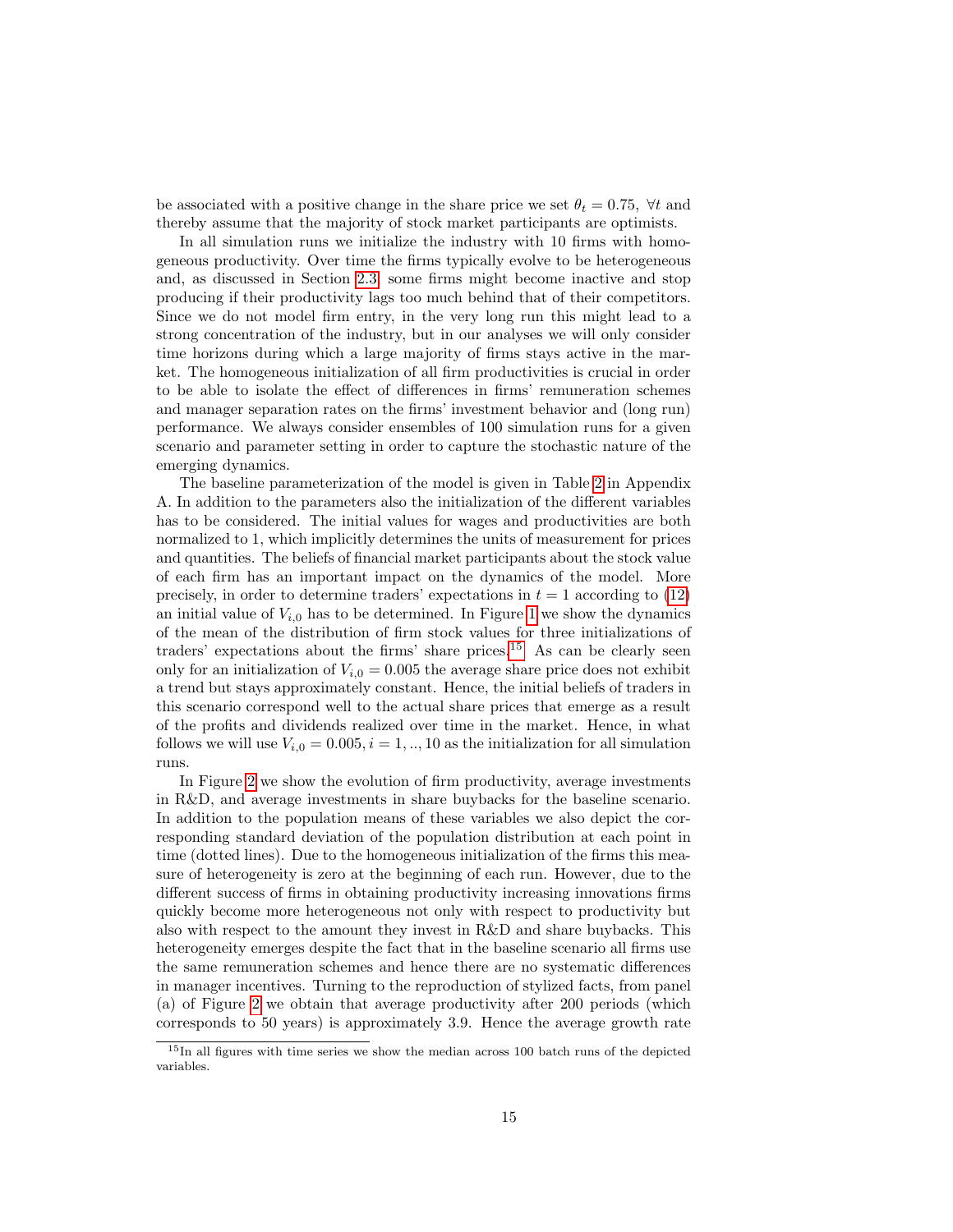

<span id="page-16-0"></span>Figure 1: Dynamics of the average share price for the baseline parameterization for different initial expectations about the share price:  $V_{i,0} = 0.004$  (black),  $V_{i,0} = 0.005$  (red) and  $V_{i,0} = 0.006$  (green).

| Indicator                                | Simulation    | Empirical     | Source                 |
|------------------------------------------|---------------|---------------|------------------------|
|                                          | Output $(\%)$ | Target $(\%)$ |                        |
| Productivity Growth Rate                 | 2.76(0.0383)  | 2.7           | OECD Data              |
| Fraction of share based component        | 0.48(0.0007)  | 0.51          | Kotnik et al. $(2017)$ |
| of total manager compensation            |               |               |                        |
| Ratio of industry-wide R&D investment    | 1.95(0.0501)  | 2.26          | Sakinc $(2017)$        |
| to total expenditures for share buybacks |               |               |                        |
| Ratio of total expenditures for share    | 0.16(0.0027)  | 0.22          | Sakinc $(2017)$        |
| buybacks to total dividend payouts       |               |               |                        |

<span id="page-16-1"></span>Table 1: Comparison of baseline simulation results with empirical stylized facts.

of productivity is 2.76%, which is very close to the target of 2.7% obtained from OECD data. Similarly, from panel (b) it can be clearly seen that the average R&D expenditures are about twice as high as expenditures for share buybacks, which matches the empirical target described above.

In Table [1](#page-16-1) we compare the average values for different indicators obtained in period  $t = 200$  in our baseline scenario with the empirical target values. For the simulation results we provide for each indicator the mean as well as, in brackets, the standard deviation across the batch runs. This table shows that our model qualitatively reproduces all the empirical observations and for several indicators even provides a close quantitative fit despite the fact that no systematic rigorous calibration or estimation was carried out. The intention of our following analysis is to provide qualitative insights into the implications of changes in the remuneration schemes and the expected manager tenure, rather than providing quantiative predictions. Based on the results of this brief empirical validation of the model, it seems well suited to provide meaningful insights into the dynamic mechanisms that emerge from such changes in the manager incentives.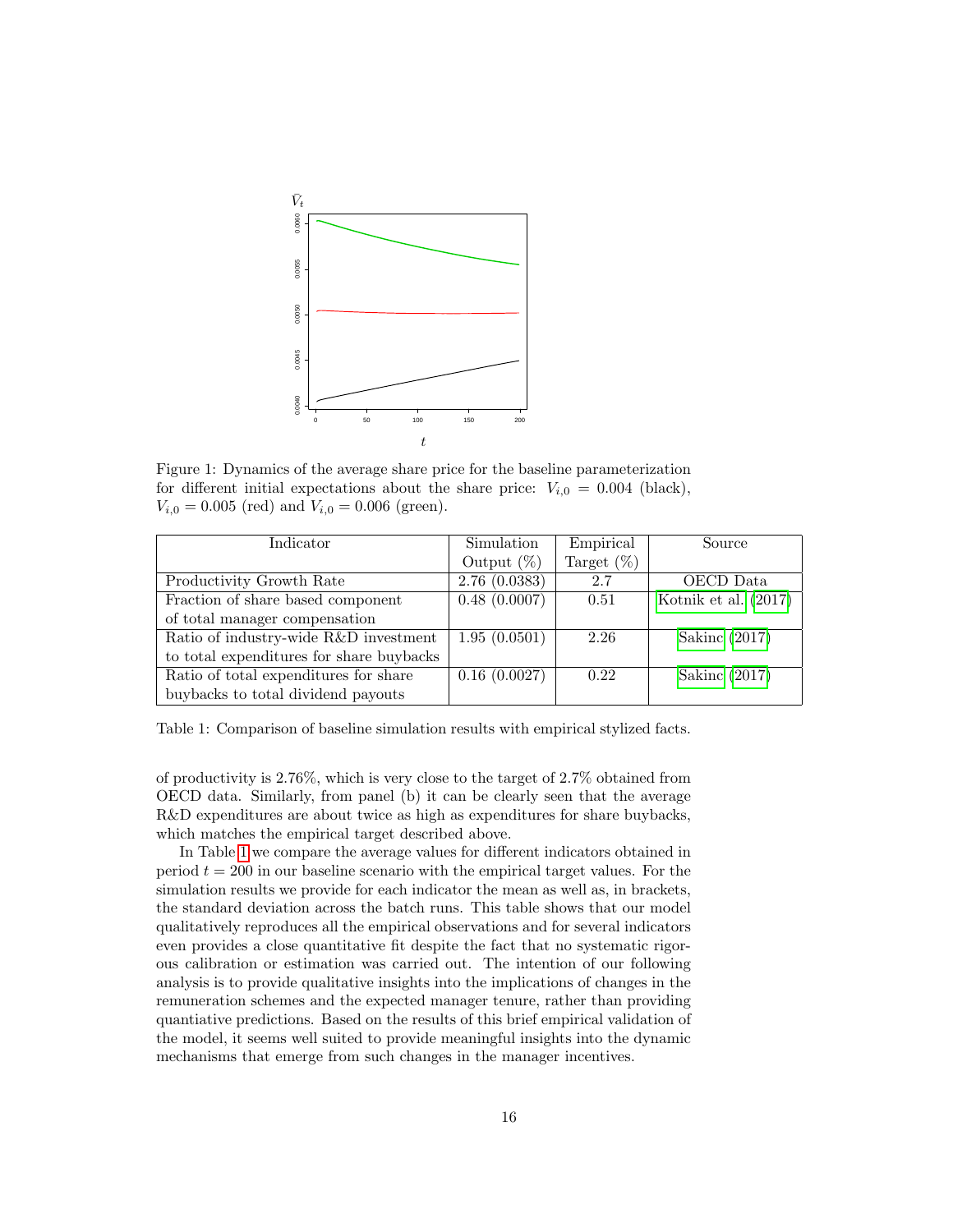

<span id="page-17-1"></span>Figure 2: Dynamics of the (a) average firm productivity and (b) the average investments in R&D (green) and share buybacks (red). The dotted lines always indicate the standard deviation of the population distribution of these variables.

## <span id="page-17-0"></span>4 Economic Analysis

Having established a baseline scenario, we now address our main research questions. In particular, we first analyze the impact of changes of the remuneration scheme ( $\beta_i$ ) and of the expected duration of manager tenure ( $\omega_i$ ) in a single firm on the performance of this firm, on the income of that firm's manager, as well as on the industry dynamics. In these experiments the corresponding parameters will be varied only for a single firm, which in our case is always labeled as firm 1. Afterwards, we consider scenarios in which the corresponding changes are implemented by all firms in the industry and explore how this affects the industry dynamics and the income of all managers. Finally, we examine the implications of changes in the expectations on the financial market (about the impact of share buybacks on the future share price) for firm behavior and industry dynamics.

#### <span id="page-17-2"></span>4.1 Increasing the share based manager remuneration component in a single firm

To study the implications of an increase in the share-based manager compensation we now compare different scenarios in which the number of shares granted to the manager of firm 1 in each period is varied. Below we refer to this firm as the target firm. More precisely, we compare runs for the baseline setting  $\beta_1 = 0.3$  with runs for  $\beta_1 = 0.6$  and  $\beta_1 = 0.9$ . In line with empirical observations that the increase in the share-based compensation has been associated with an increase in total manager compensation we assume that the increase in  $\beta_1$  is not compensated by a decrease in the other components of the remuneration scheme. This increase in share-based compensation does not come with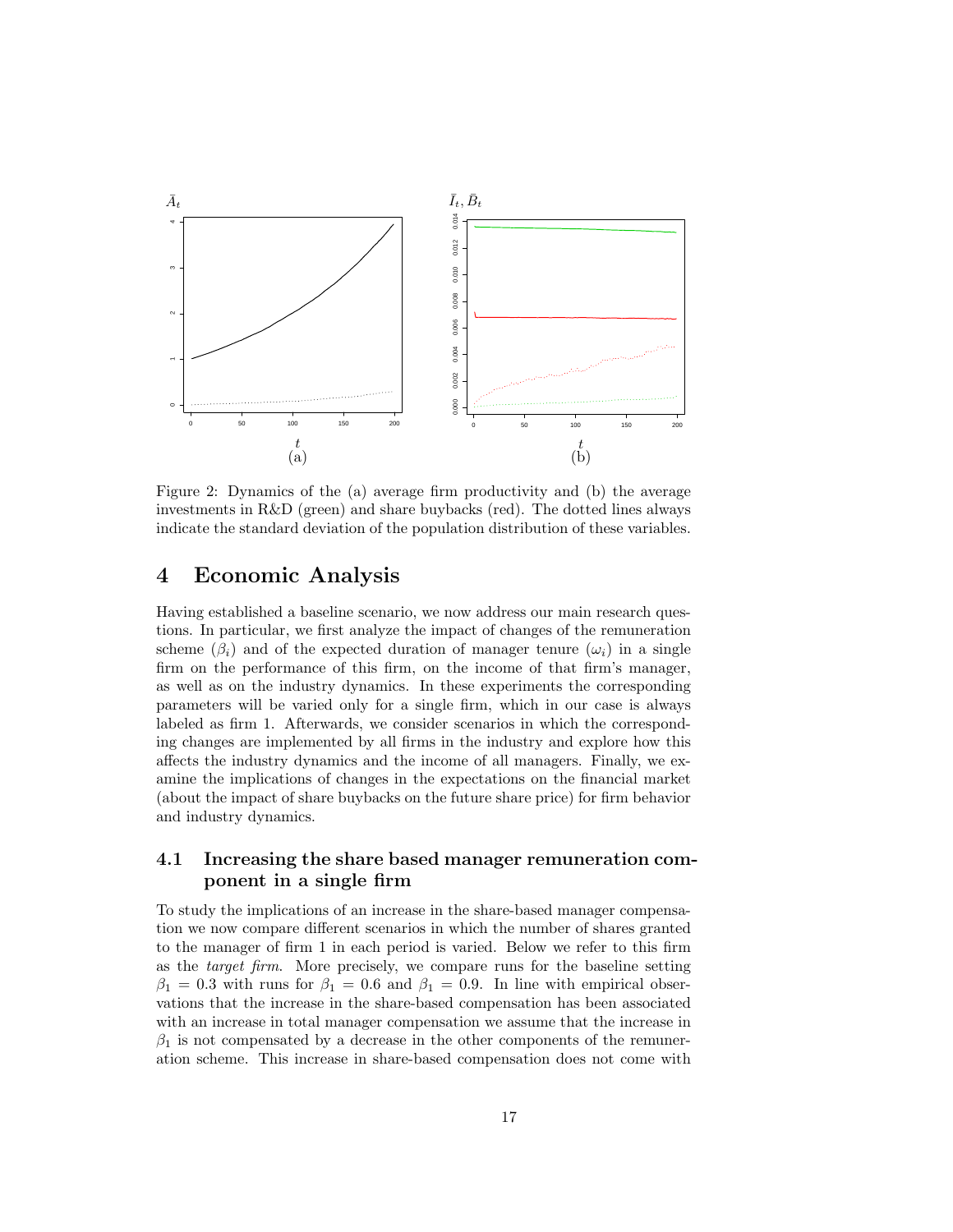

<span id="page-18-0"></span>Figure 3: Time series of the ratio of R&D investments to total investments (panel (a)) and profit (panel (b)) of firm 1 for  $\beta_1 = 0.3$  (black),  $\beta_1 = 0.6$  (red) and  $\beta_1 = 0.9$  (green). The dotted lines indicate the 25th and 75th percentiles of the distribution across batch runs.

any direct costs to the firm (in terms of the operating profit), but of course it might in principle lead to an increase in the number of shares on the market and thereby to a dilution of the share price. As we will see below, due to changed manager behavior this effect however does not occur in our model. Associating the increase of  $\beta_1$  with a decrease in the fixed manager salary would not affect the qualitative results presented below.

In Figure [3](#page-18-0) we show the dynamics over 100 periods (i.e. 25 years) of the ratio of R&D investment to total investment (i.e. R&D investment plus expenditures fo buybacks) of firm 1 as well as the evolution of the target firm's profit for the three considered values of  $\beta_1$ . Considering the 25% and 75% quantiles around the batch run medians highlights that there is substantial heterogeneity across runs. Since we are considering a single firm, the performance of which is strongly driven by the (stochastic) success of its innovation projects, such high variance has to be expected. Nevertheless, a clear pattern can be observed. An increase of the values of  $\beta_1$  on average leads to a reduction of R&D investments relative to expenditures for share buybacks. As a result of this, the market profit of firm 1 under a large share-based remuneration component ( $\beta_1 = 0.9$ ) decreases over time and develops substantially worse than under the baseline scenario, in which firm 1 chooses the same value of  $\beta_1 = 0.3$  as its competitors. As can be clearly seen the negative effect of a large value of  $\beta_1$  on the firm profit becomes more pronounced over time, whereas the difference between the three scenarios with respect to the ratios of R&D investment to total investment decrease over time. The fact that an increase of  $\beta_1$  initially increases the manager's incentive to invest in buybacks follows directly from  $(22)$ .<sup>[16](#page-18-1)</sup> However, the emerging dynamics

<span id="page-18-1"></span><sup>&</sup>lt;sup>16</sup>This holds true only if the coefficient of  $\beta_i$  in [\(22\)](#page-13-1) is positive, i.e. if the expected impact of a buyback on the share price is positive and sufficiently large. However, this is the only relevant case for us, since otherwise we are in the case of zero buybacks.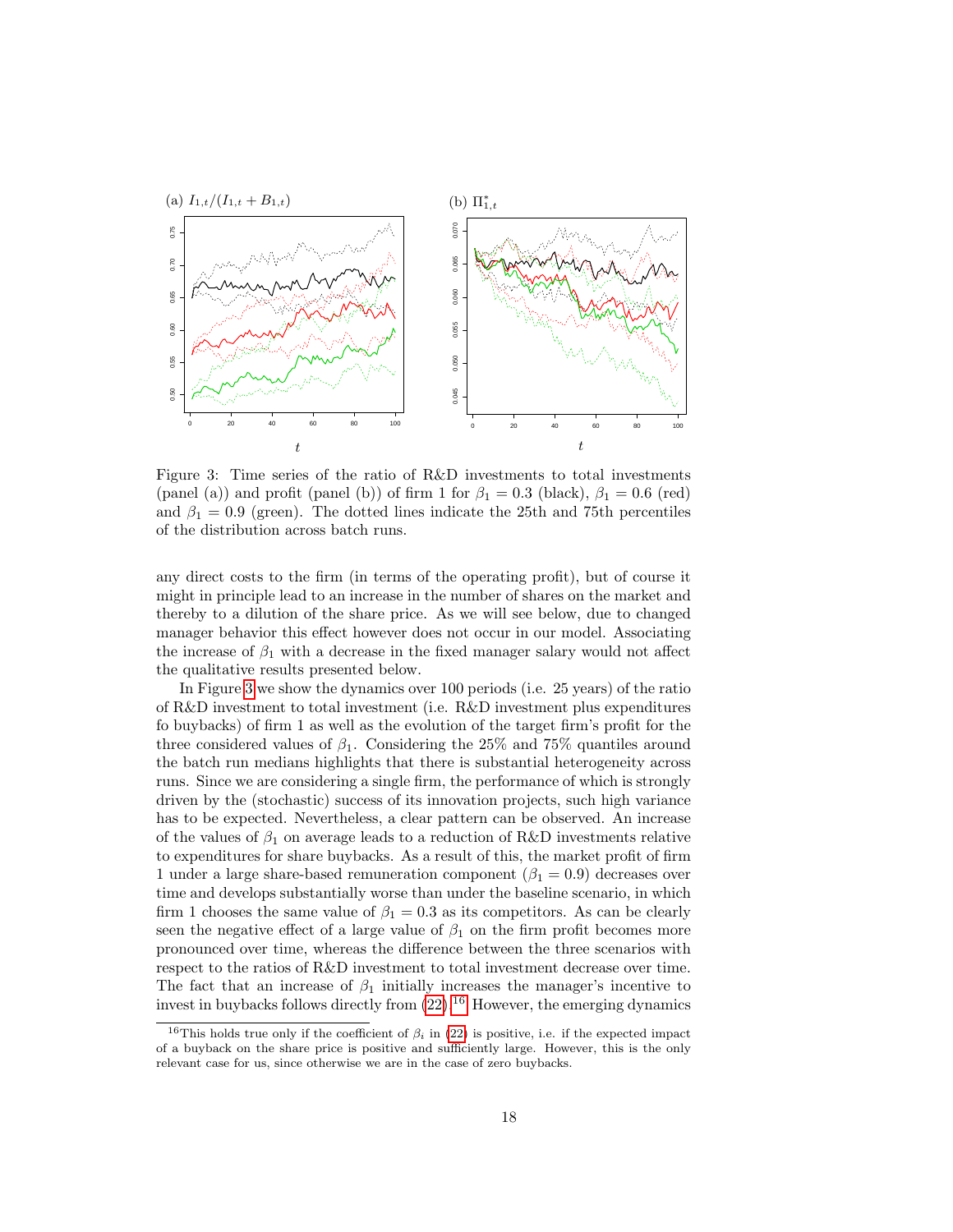of the investment ratio and the implications for the evolution of share prices and manager income are less clear.

To obtain a clearer understanding of the significance of the observed effects and of the underlying mechanisms, we show in Figure [4](#page-20-0) several boxplots with the distributions of several key indicators at  $t = 100$  across the batch runs.<sup>[17](#page-19-0)</sup> Panels (a) and (b) indicate that the effect of an increase of  $\beta_1$  on the R&D investment share and the profit of the target firm is clearly significant. Panel (c) highlights that the smaller (relative) R&D investments of the firm under larger values of  $\beta_1$  leads to a slower increase of productivity of the target firm. In particular, this implies that the productivity of the target firm on average grows slower than that of its competitors (which all use  $\beta_i = 0.3$ ) and since the wage grows at the same rate as the average productivity in the industry, this induces increasing unit costs and decreasing competitiveness for the target firm. This explains the negative effect of a large value of  $\beta_1$  on the profit of firm 1 and also why this effect increases over time.

The lower profit under a higher share-based remuneration component negatively affects the share price through the dividend channel (see Figure  $4(d)$ ) even though the increased incentive for the manager to invest in buybacks under a large value of  $\beta_1$  indeed implies that in such a scenario fewer shares are traded on the market (see panel (e)). Whereas this generates an upward pressure on the firm's share price, it is dominated by the effect that the lower profits induce reduced expectations with respect to dividends by the financial market participants. Figure [4\(](#page-20-0)e) also shows that in our model emitting more shares in order to remunerate the manager does not lead to an increase of the total number of shares on the market, since this share emission is over-compensated by larger buybacks carried out by the firm. Hence, there is no dilution of the share price, however the shareholders are nevertheless negatively affected by such a change in the remuneration scheme since the shift in investment incentives has detrimental long-term implications for the profit earned and the dividend paid out to shareholders. It should be stressed that this effect emerges only after some time. When comparing the share price at early stages of runs (e.g. after 5 periods, not shown here), the mean values for  $\beta_1 = 0.6, 0.9$  are above that for the baseline of  $\beta_1 = 0.3$ .

The observation that under higher values of  $\beta_1$  the share price of the target firm over time decreases relative to the level it would have under the baseline also explains the observation in Figure  $3(a)$  that the ratio of R&D investment to total investment over time seems to converge between the three scenarios: a lower share price reduces the incentives for managers to invest in share buybacks (see  $(22)$  and  $(15.16)$ ) and shifts the ratio towards a higher R&D investment share. Simulation results not shown here suggest that in the very long run (after 200 periods) this effect becomes so strong that the ratio of R&D investment to total investment is larger under  $\beta_1 = 0.9$  than under  $\beta_1 = 0.3$ .

Finally, as is highlighted in panel (f) of Figure [4,](#page-20-0) the implication of an

<span id="page-19-0"></span><sup>&</sup>lt;sup>17</sup>In Appendix B we report p-values from Wilcoxon tests, which indicate that with one exception all the differences between the distributions for different values of  $\beta_1$ , which we discuss here, are highly significant. Only the equality between the distributions of share prices for  $\beta_1 = 0.6$  and  $\beta_1 = 0.9$  (see panel (d)) cannot be rejected at a 5% level.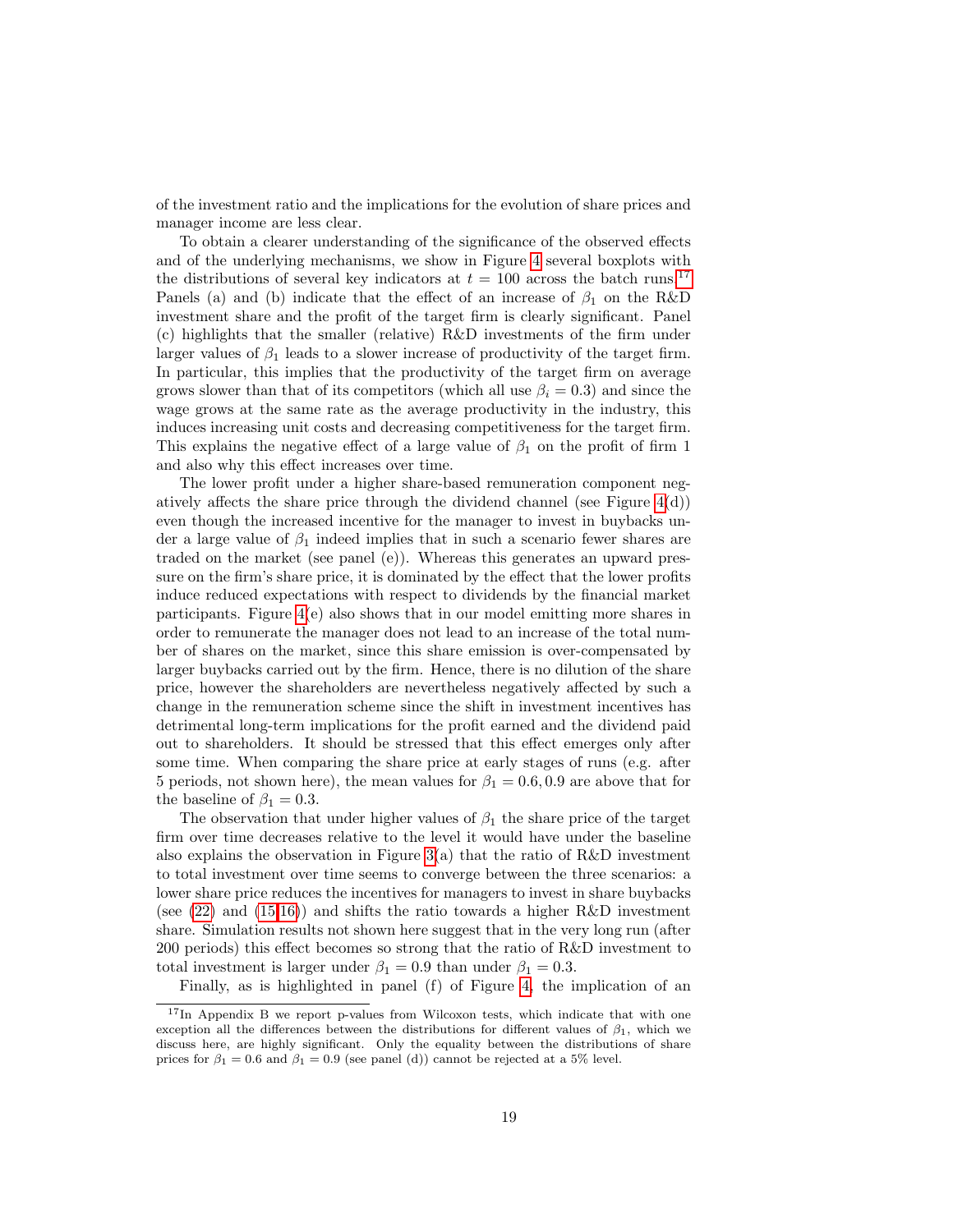

<span id="page-20-0"></span>Figure 4: Comparison of key indicators of the target firm 1 at  $t = 100$  for different values of  $\beta_1$ : (a) ratio of R&D investment to total investment; (b) profit; (c) productivity; (d) share price; (e) number of shares on the market; (f) manager income. The boxplots show the variation across different batch runs.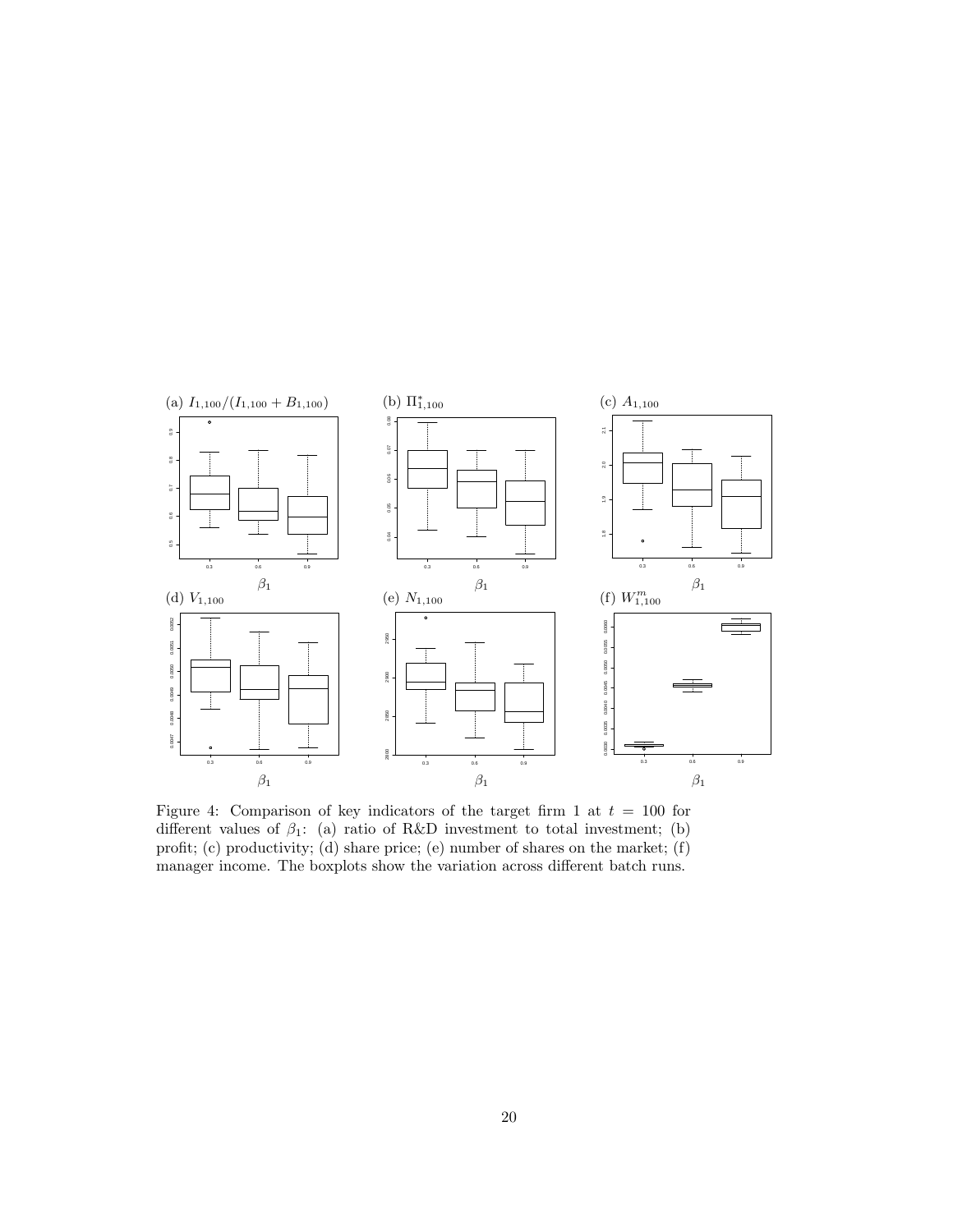

<span id="page-21-0"></span>Figure 5: Comparison of the average of key indicators of the competitors of firm 1 at  $t = 100$  for different values of  $\beta_1$ : (a) profit; (b) share price; (c) manager income.

increase of  $\beta_1$  on the income of the manager is clearly positive also after 100 periods. The positive direct effect of being able to sell a larger amount of shares on the market outweighs the negative impact of the adjusted investment strategy on the share price.

Having examined the implications of an increase of  $\beta_1$  for the target firm, let us now briefly turn to the effect on the competitors. As discussed above, under a larger share-based remuneration component the target firm over time tends to loose competitiveness and intuitively this should have positive implications for the other firms on the market. Figure [5](#page-21-0) confirms this intuition. As can be seen in panel (a) of the figure, the reduced competitiveness of the target firm 1 for large values of  $\beta_1$  implies a significant increase in the profits of the competitors after 100 periods. These higher profits imply that the competitors pay higher dividends, but also lead to an increase in the amount these firms spend on share buybacks.[18](#page-21-1) Both effects generate an upward pressure on the share price, and as can be seen in Figure [5\(](#page-21-0)b) the share price of the competitors indeed is positively affected by an increase in the share-based remuneration component of firm 1. Due to their profit-based and share-based components of their remuneration schemes the managers of the competitors indirectly benefit from an increase of  $\beta_1$  although their own contract is not affected (see panel (c)).

### 4.2 Decreasing the expected tenure of the manager in a single firm

The results discussed in the previous section show that an increase in the sharebased remuneration component of the manager induces a shift of firm investment towards share buybacks, which although pushing the share price upwards in the short run, has detrimental implications for the firm's profits as well as for its share price in the medium and long run. In this section we analyze to

<span id="page-21-1"></span><sup>&</sup>lt;sup>18</sup>The boxplot comparing the average number of shares of firms  $i = 2, \dots, 10$  on the market at  $t = 100$ , which is not shown here, indicates that for higher values of  $\beta_1$  fewer shares of these competitors remain on the market.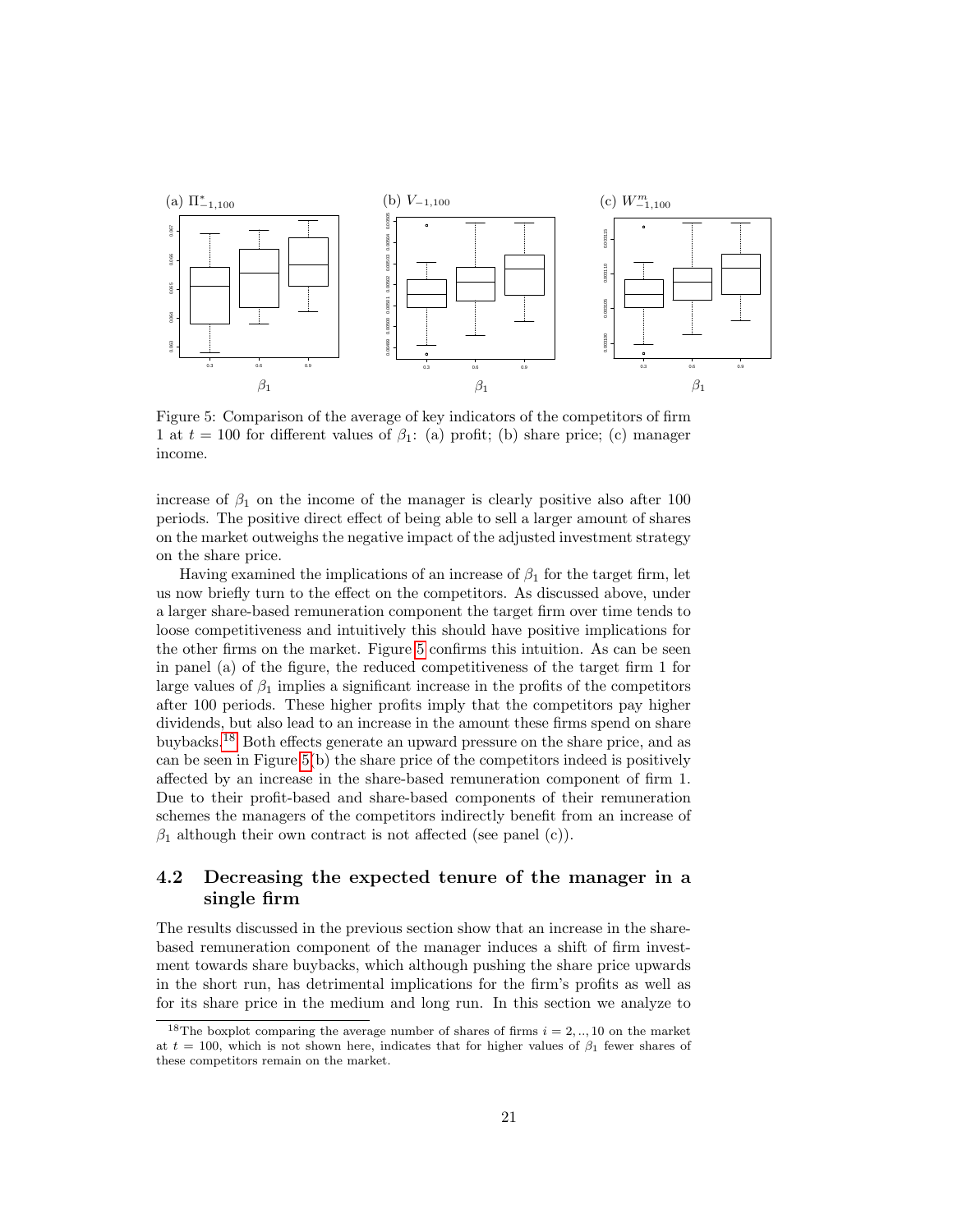

<span id="page-22-0"></span>Figure 6: Comparison of key indicators of firm 1 at  $t = 100$  for different values of  $\omega_1$ : (a) ratio of R&D investment to total investment; (b) profit; (c) manager income.

what extent similar effects can arise even without changes in the remuneration scheme, if a reduced expected duration of the manager's tenure shifts her attention more towards the short term performance of the firm. Taking again our baseline scenario as the benchmark, we now compare it with scenarios in which the manager's job separation rate at firm 1 is larger than the baseline value. Considering [\(21\)](#page-13-2) and [\(22\)](#page-13-1) shows that such a change ceteris paribus decreases the expected marginal value of R&D investment for the manager, whereas the expected marginal value of a buyback is only affected in the sense that the manager now values firms savings less, and is therefore increased. Hence, one should expect a shift in investments from R&D towards buybacks. As can be seen in Figure [6\(](#page-22-0)a) this effect is persistent over 100 periods and a firm with a faster (expected) turnover of managers is characterized by a smaller share of R&D investment. Through similar mechanisms to those discussed in the previous section, this shift in investment leads to smaller profits (panel (b)) and eventually also to smaller share prices for the target firm. Since the remuneration scheme of the manager of the target firm is the same across all three considered scenarios, it follows directly that the average manager remuneration is smaller after 100 periods, compared to the baseline, if the expected manager separation rate is larger. This is confirmed in Figure  $6(c)$ . Hence, in our setting an increase in the manager turnover has negative implications both for the shareholders of the target firm and for the expected manager income.

#### <span id="page-22-1"></span>4.3 Effects of industry-wide changes in remuneration schemes and in the expected tenure of managers

The analysis in Section [4.1](#page-17-2) has clearly shown that a single firm which increases the stock-based remuneration component of its manager to a higher level than that used by its competitors faces detrimental long-run effects in terms of competitiveness, firm profits and also its share price. Nevertheless, such a change is very attractive from the manager's perspective, whose income increases. Taking into account potential competition effects for the best managers, which is not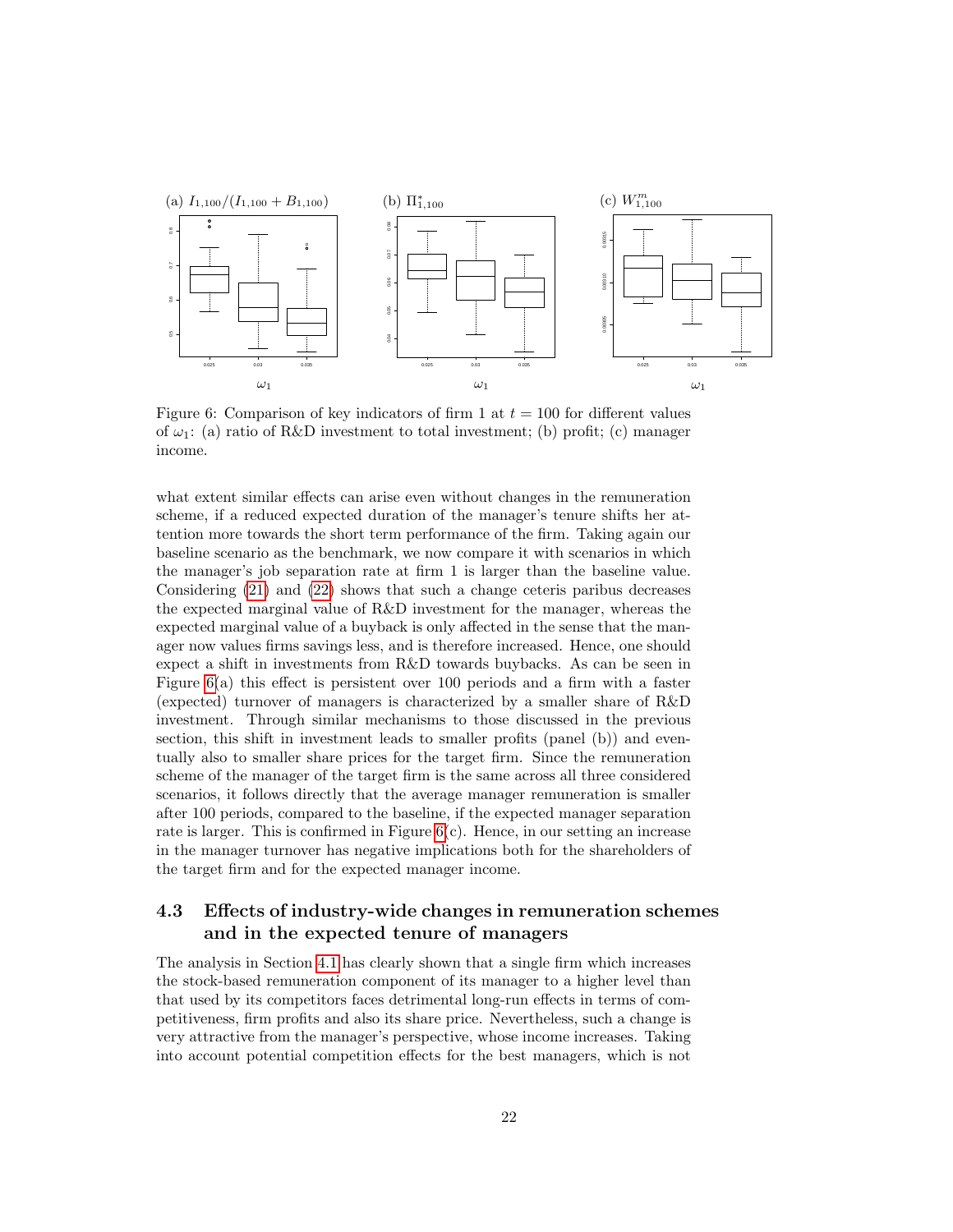explicitly captured in our model, or the orientation on short-term goals might nevertheless induce firms to adopt such remuneration schemes with a higher share-based component, in particular if such changes are also carried out by the firm's competitors. Indeed, as discussed in the Introduction, in many industries a general trend towards a more strongly share-based manager remuneration has been observed. This gives rise to the question to what extent the implications of an increase of the share-based component change if such a measure is not carried out by one firm in isolation, but rather in a synchronized way by all firms in the industry.

To address this question we now consider scenarios in which all firms share a common value  $\beta$  of their parameter  $\beta_i$ ,  $i = 1, ..., n$ . In particular, we compare the baseline  $\beta = 0.3$  with the scenarios  $\beta = 0.6$  and  $\beta = 0.9$ , in which all firms move to a more strongly share-based remuneration of managers. Again, we consider the implications of such a change after 100 periods. Figure [7](#page-24-0) shows the distribution of median values of all firms in the market across the batch runs for the three scenarios. As expected, a larger value of  $\beta$  implies a shift of the firms' investment from R&D towards share buybacks (panel (a)). This leads to a significant decrease in the average industry productivity (panel (b)). However, since this decrease of the growth rate (on average) is uniform across firms and also induces lower wage growth rates, unit costs, competitiveness and profits of the individual firms are not negatively affected.[19](#page-23-0) Hence, there is also no negative impact of this investment shift on share prices through the dividend channel and therefore the increased incentives for share buybacks now induce an increase in the average share price in the long run (panel  $(c)$ ). The combination of an increase in the number of shares each manager receives and the increased share price induces a substantially larger income for the managers for larger values of  $\beta$ .

This analysis shows that there is a crucial difference between scenarios in which a single firm increases its own level of  $\beta_i$  and scenarios in which this is done by all firms in the industry. In the former case the shareholders are negatively affected by the change in the long run, whereas in the latter case not only the managers but also the shareholders profit in the long run from such a change in remuneration schemes. However, the industry-wide increase of the  $\beta$  parameter negatively affects the average productivity growth rate. This implies also a lower growth rate of wages and since average market prices in our setting are the same across the three scenarios,  $2<sup>0</sup>$  this means that the purchasing power of workers is lower for larger  $\beta$  values. Although we did not carry out a systematic welfare analysis, this observation makes clear that an increase of the  $\beta$  positively affects the manager and shareholder incomes, but can be associated to a negative effect of the wage-earners' purchasing power.

Similar to the exploration of the effect of an industry-wide increase of the parameter  $\beta$  we have also analyzed scenarios in which the job separation rate of managers increases uniformly for all firms in the industry, i.e. we have compared

<span id="page-23-0"></span><sup>&</sup>lt;sup>19</sup>The boxplot for firm profits, not shown here does not exhibit any significant differences between the three scenarios.

<span id="page-23-1"></span> $^{20}\rm{Due}$  to the assumption that wages grow at the same rate as average productivity, average unit costs and therefore also average prices are independent from the productivity growth rate.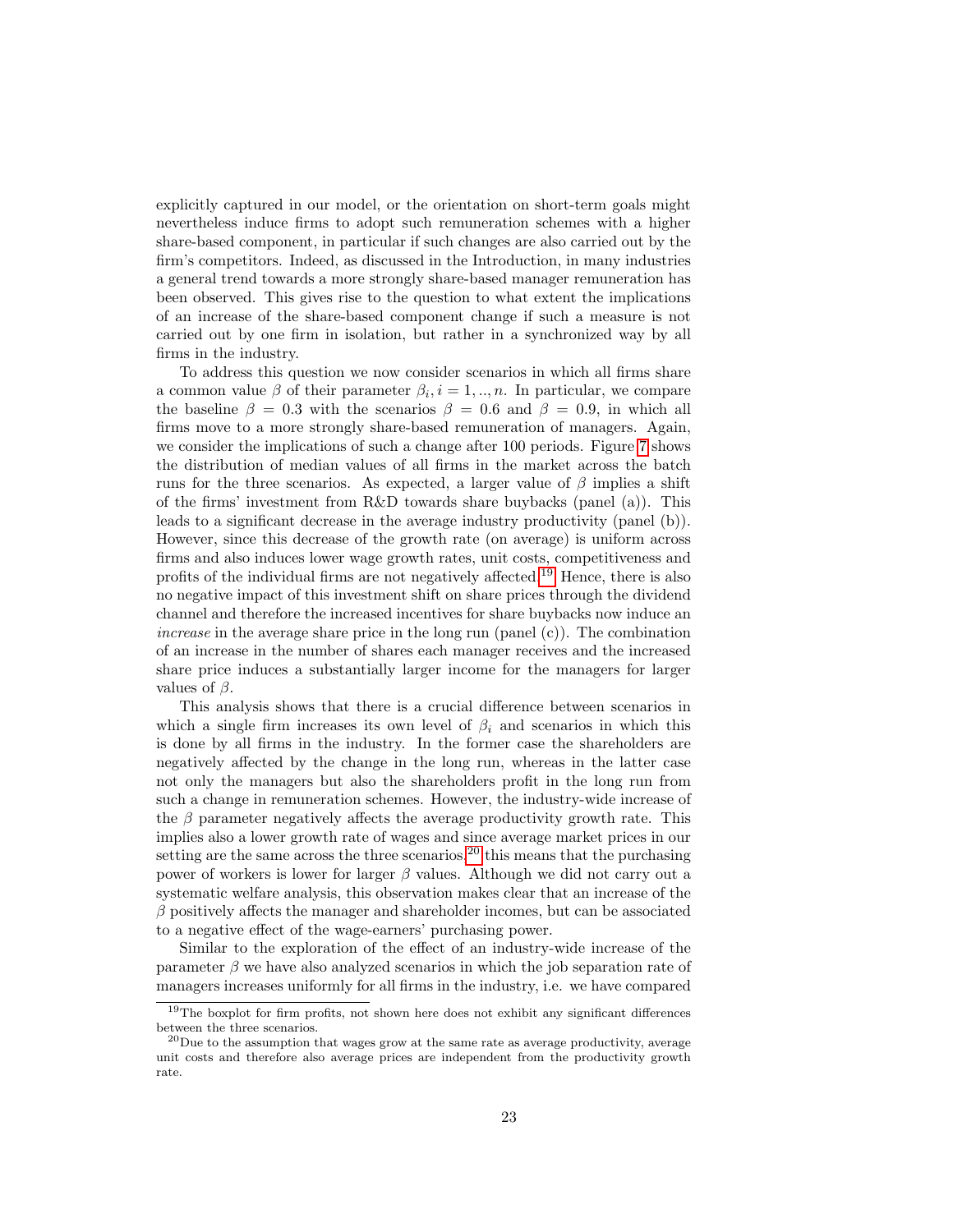

<span id="page-24-0"></span>Figure 7: Comparison of the average of key indicators in the industry at  $t = 100$ for different values of  $\beta$ : (a) ratio of industry-wide R&D investment to industrywide total investment; (b) productivity; (c) share price; (d) manager income.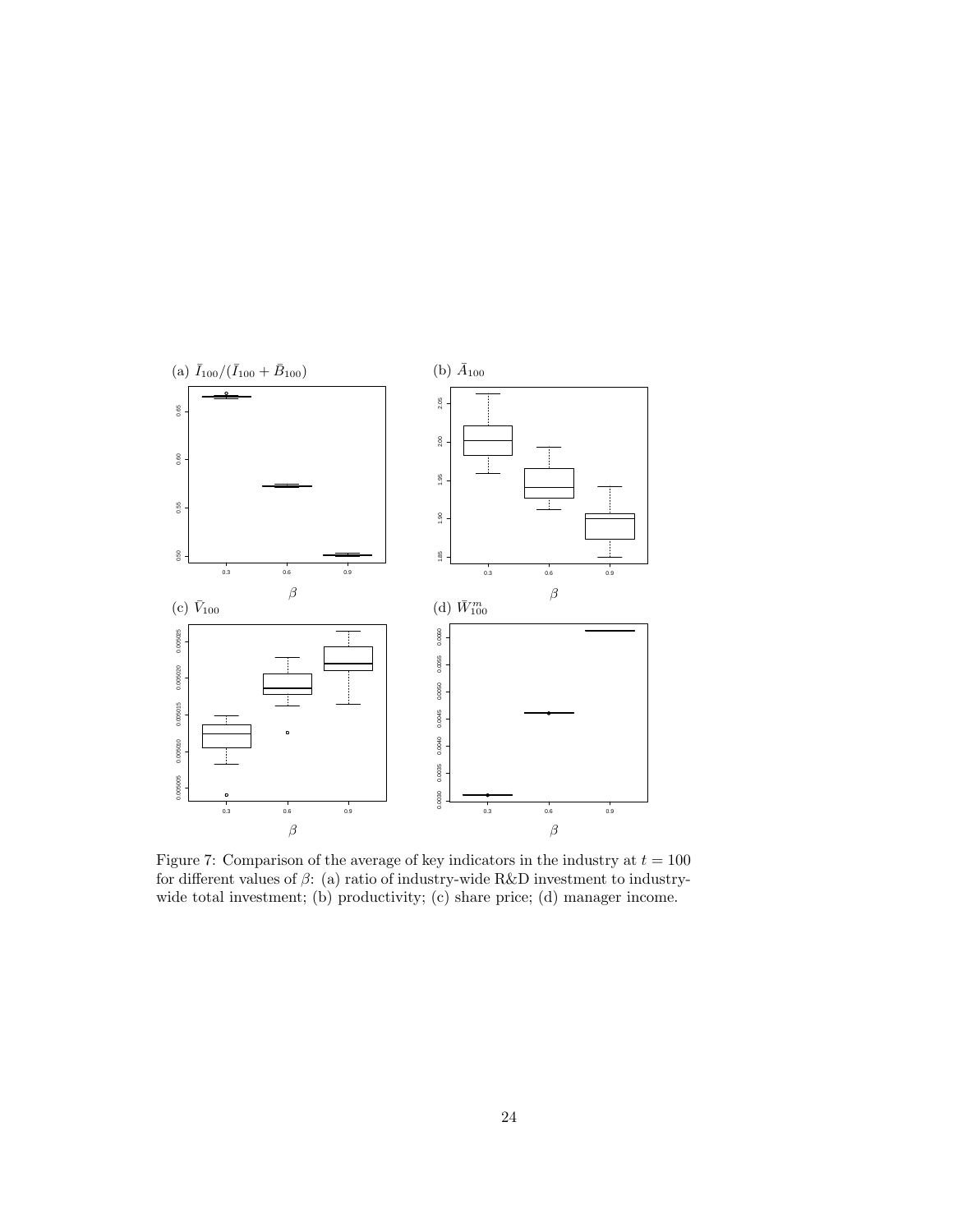the baseline to scenarios with  $\omega = 0.03$  and  $\omega = 0.035$ , where  $\omega_i = \omega \,\forall i = 1, ..., n$ . The effect of such industry-wide increases of  $\omega_i$  qualitatively matches those observed for an increase in  $\beta$ . In particular, we observe that a higher value of  $\omega$ induces a lower share of R&D investment, lower average productivity, higher average share prices and higher average manager income at  $t = 100$ . We refrain from showing the corresponding boxplots since qualitatively they are very similar to those shown in Figure [7.](#page-24-0) Overall these findings show that an increase in the (expected) manager turnover (higher  $\omega$ ) at all firms in the industry has positive implications for shareholders and the managers' average income, but is detrimental for the firms' innovative activities. Following the arguments discussed above this should also have negative implications for purchasing power of consumers.

#### 4.4 How do market expectations about the effects of share buybacks affect the industry dynamics?

The incentive of a manager to invest in share buybacks does not only depend on her remuneration scheme and her expected remaining job tenure, but also on the expectations of the traders on the financial market with respect to the impact a buyback has on the future share price.<sup>[21](#page-25-0)</sup> Formally this can be seen by observing from [\(22\)](#page-13-1) that the expected marginal value of a buyback for the manager depends positively on  $X_{2,i,t}$ , which is an increasing function of the average market sentiment  $\theta_t \kappa_o + (1 - \theta_t) \kappa_p$  (see [\(16\)](#page-11-4)). Hence, the amount of buybacks and R&D investments, and thereby the dynamics of the industry and of key market variables, is influenced by the fraction of optimists (i.e. traders who expect that buybacks lead to higher share prices) respectively pessimists on the financial market.

In our baseline scenario we have assumed that optimists outweigh pessimists  $(\theta = 0.75)$ . In simulation runs not reported here we have verified that under a 'neutral' market sentiment ( $\theta = 0.5$ ) managers would not engage in any share buybacks if the other model parameters are chosen according to the baseline setting of the model.<sup>[22](#page-25-1)</sup> To explore the impact of the expectations on the financial market we compare the baseline with scenarios in which the number of optimists is further increased, which means that on average market participants anticipate a stronger positive effect of buybacks on future share prices. Figure [8](#page-26-0) shows that such a change in expectations indeed has a significant effects on the investment pattern of the firms as well as the long term income of shareholders and managers. In particular, if financial market participants are more optimistic about the effect of buybacks on share prices, then this has a very similar effect as an industry-wide change of a firm parameter that positively affects the managers' incentives to invest in share buybacks. In particular, the growth rate of firm productivity is reduced, whereas the (medium and long-run) levels of

<span id="page-25-0"></span><sup>21</sup>Note that we assume that the manager is able to correctly estimate what the average trader's expectations are, and takes this into account when deciding hom much to spend on real versus financial investments.

<span id="page-25-1"></span> $22$ It should be noted that this observation is not self-evident, because even under a neutral market sentiment a buyback has a direct positive effect on the share price by reducing the number of shares traded on the market.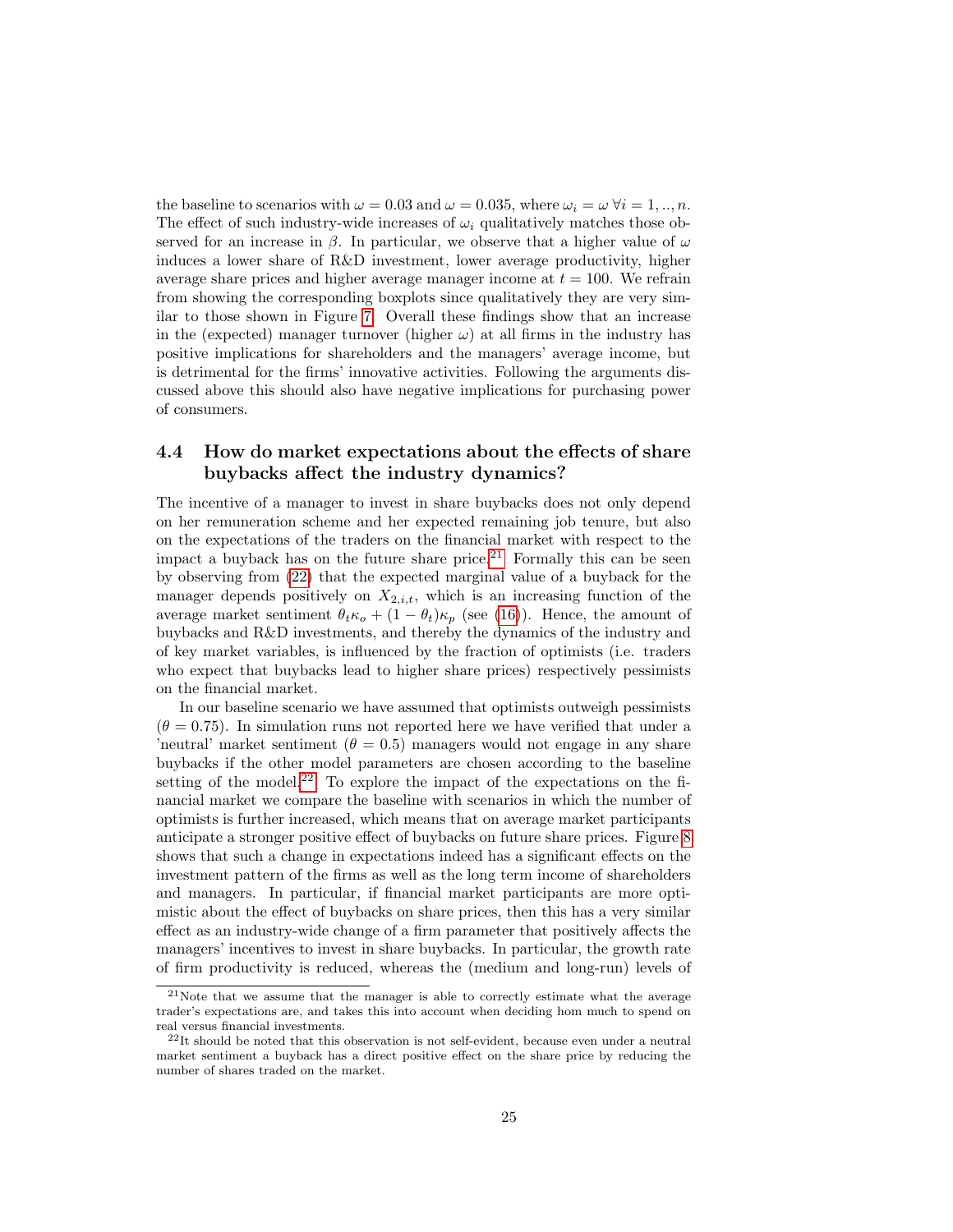

<span id="page-26-0"></span>Figure 8: Comparison of the average of key indicators in the industry at  $t = 100$ for different values of the fraction of optimists on the financial market  $(\theta)$ : (a) ratio of industry-wide R&D investment to industry-wide total investment; (b) productivity; (c) share price; (d) manager income.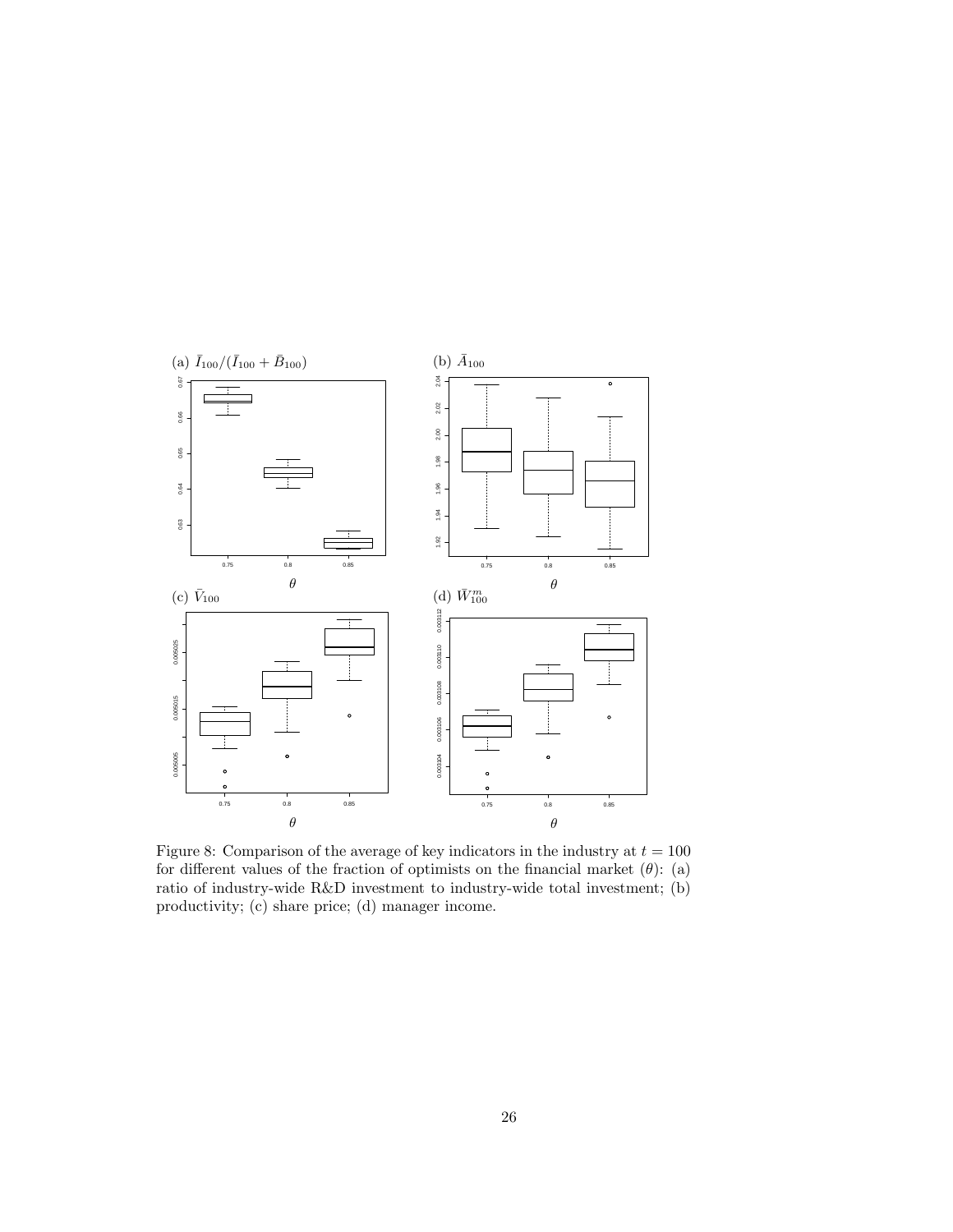manager income and share price are positively affected. We like to stress that the effect of the financial market expectations on the share price dynamics is based on a feedback between the financial and the real market. The behavior of the firms on the real market changes in response to different expectations of financial market participants and this in turn influences the number of shares traded and the share price.

The insight that the fraction of optimists on the financial market has significant effects on the industry dynamics might raise concerns that our assumption that  $\theta_t$  stays constant over time is overly restrictive and that endogenizing this fraction could change the qualitative insights discussed so far. To address this issue we present in Appendix C an extension of our model in which the fraction of optimists adjusts over time based on the relative prediction error of pessimists versus optimists in the current period. As demonstrated in that Appendix it turns out that the fraction of optimists stays close to our baseline level in such an extension and the qualitative findings about the effect of changes of key parameters for an individual firm and for all firms all stay intact.[23](#page-27-1)

## <span id="page-27-0"></span>5 Conclusions

In this paper we have employed a heterogeneous agent model, which captures key properties of the feedback between firms investment decision, the industry dynamics and the associated dynamics on the financial market, to study the implications of changes in the share based remuneration component of the firm manager as well as the expected duration of the manager's tenure. We have shown that if a single firm increases the share based remuneration of the manager, without its competitors following suit, this has negative implications for the medium and long run competitiveness of the firm and also for its share price, whereas the manager income increases. In case such a change in the remuneration scheme is adopted by all firms in the industry, both share prices and manager income increase, however the growth rate of the average productivity in the industry is lower, and the wage rate of workers is negatively affected. Very similar conclusions arise if a reduction in the expected tenure of the manager is considered, with the only exception that if such a change occurs only at a single firm this is actually detrimental for the expected per-period manager income. Furthermore, we have shown that a change in the expectations of financial market trader, which makes them more optimistic about the impact of share buybacks on future share prices, also induces higher share prices and manager income, but lower productivity growth rates.

Our results highlight mechanisms by which manager remuneration schemes and financial market sentiments influence the speed of technological change and the growth of (real) wage rates. The fact that an industry wide adoption of a stronger orientation towards share based remuneration is beneficial for

<span id="page-27-1"></span><sup>23</sup>We have checked the robustness of our qualitative findings also with respect to other variations of the model, e.g. a version in which expenses for buybacks are subtracted when calculating the operating profit, and alternative parameter constellations. These experiments indicate that our findings are very robust with respect to such variations of the model setup and parametrization.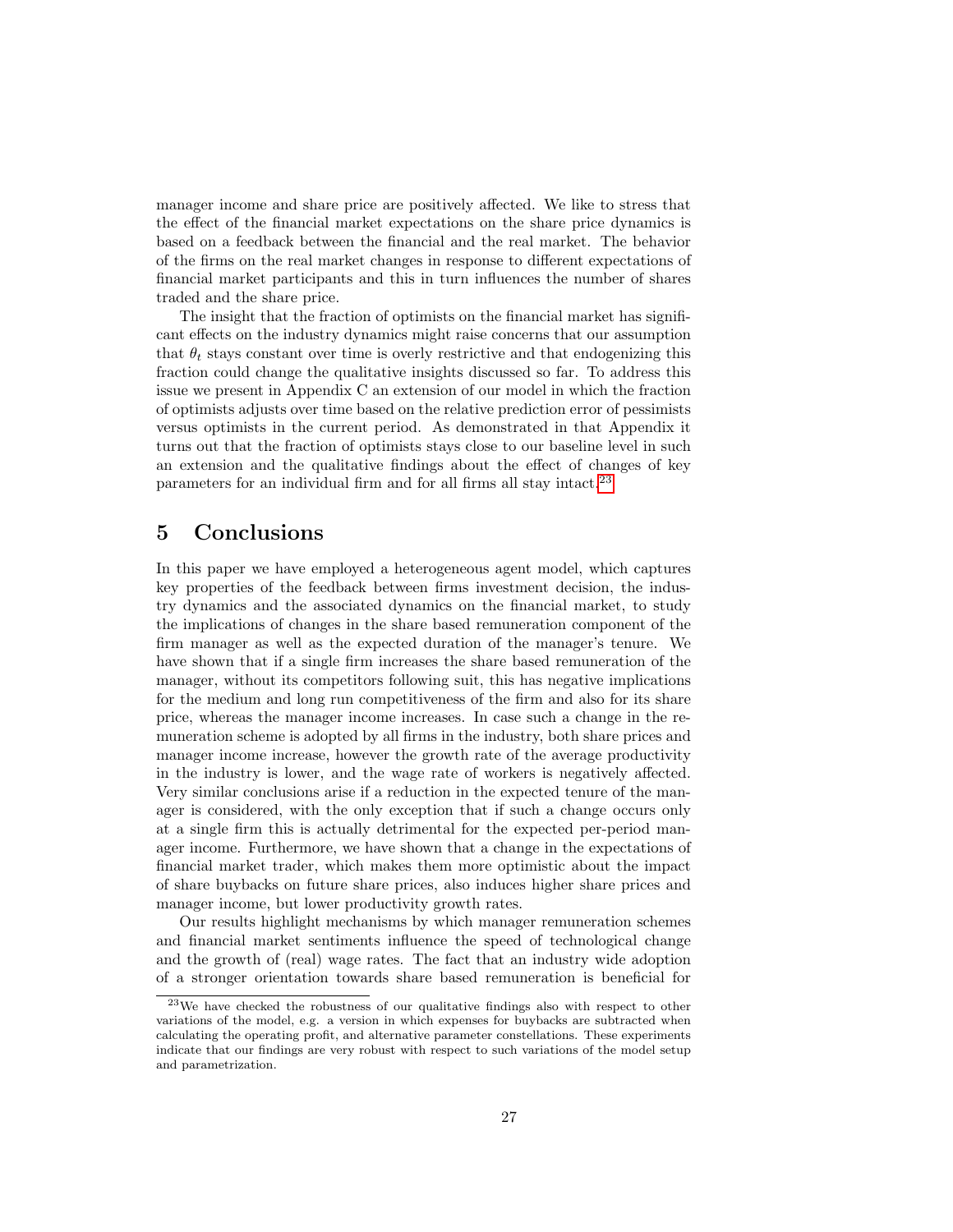share holders, whereas similar measures taken by a single firm has negative implications for long term share prices, suggests that there is potential merit of collusion between owners (and managers) of competing firms in an industry to adjust their remuneration schemes in a coordinated way. Our results however also highlight that such a move is not in the interest of fostering the speed of technological change and economic growth, and comes at the expense of wageearners' purchasing power. This hints at a possible linkage of our results to the more broader discussion on the deterioration of the labour share in many industrialized countries.

Whereas the model developed in this paper breaks new ground by linking a financial market model with heterogeneous traders to an industry model – such that dividend payouts to shareholders are endogenously determined by the interaction on the real market – it is based on a number of simplifying assumptions. The model does not include any taxes, which means that incentives for share buybacks which are generated by a different tax treatment of income from wages and dividends compared to capital gains from share ownership cannot be addressed in this modelling framework. Also, from a more technical perspective, in this model it has been assumed that when managers estimate the effect of R&D investments on their own expected future income, they do not take into account how changes in the firm's competitiveness might influence future share prices through the dividend channel. Designing a more sophisticated model of the manager's expectations formation taking such aspects into account is certainly challenging, but would be a valuable extension of the present framework.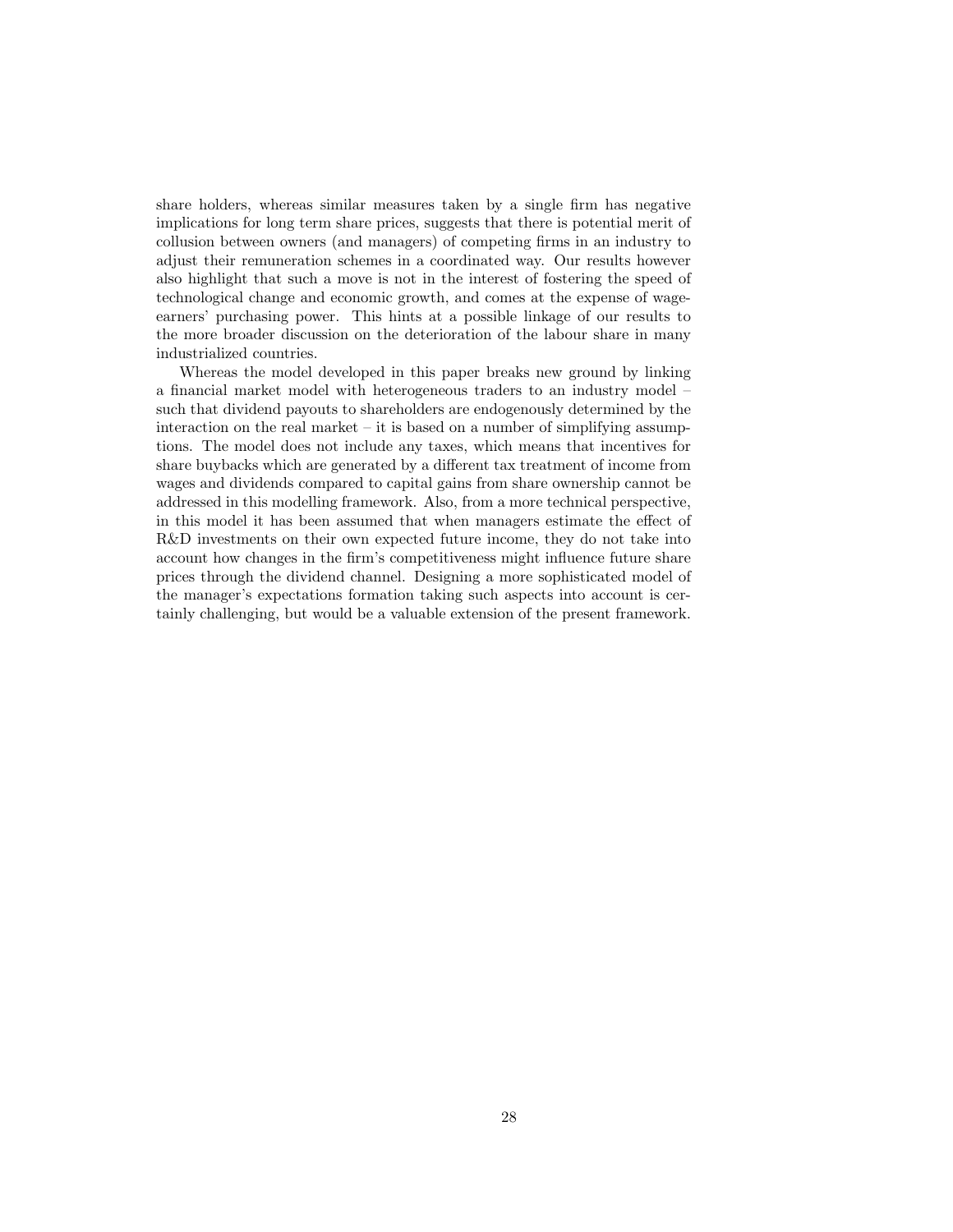| Symbol            | <b>Name</b>                                | Value   |
|-------------------|--------------------------------------------|---------|
| $\beta_i$         | Amount of shares for manager per period    | 0.3     |
| $\omega_i$        | Manager's job separation rate              | 0.025   |
| $\delta$          | Dividend ratio                             | 0.68    |
| Φ                 | Dividend expectation smoothing parameter   | 0.5     |
| $\rho$            | Discount rate                              | 0.003   |
| $\boldsymbol{r}$  | Interest rate                              | 0.003   |
| $\gamma$          | Share operating profit                     | 0.00005 |
| $\theta$          | Fraction optimists                         | 0.75    |
| $W^F$             | Manager salary                             | 0.0016  |
| $a^d$             | Demand sensitivity wrt own price           | 0.8     |
| $b^d$             | Demand sensitivity wrt competitors' prices | 0.2     |
| $\mu$             | Productivity growth factor                 | 1.01    |
| $\alpha$          | Max. innovation probability                | 1       |
| λ                 | <b>R&amp;D</b> effectiveness               | 10      |
| $\kappa_{\alpha}$ | Impact factor optimists                    | 0.2     |
| $\kappa_p$        | Impact factor pessimists                   | $-0.2$  |
| $\tilde{a}$       | Coefficient CARA                           | 0.1     |
| $\tilde{\sigma}$  | Coefficient expected standard deviation    | 0.5     |
| M                 | Number of financial market participants    | 10000   |
| $\boldsymbol{n}$  | Number of firms                            | 10      |

Appendix A: Baseline Parametrization

| Initialization |                           |       |  |
|----------------|---------------------------|-------|--|
| Symbol Name    |                           | Value |  |
| $A_{i,0}$      | Initial firm productivity |       |  |
| $w_0$          | Initial wage              |       |  |
| $N_{i,0}$      | Initial number of shares  | 3000  |  |
| $V_{i,0}$      | Initial share price       | 0.005 |  |

<span id="page-29-0"></span>Table 2: Parametrization of the model.

## Appendix B: Statistical Tests

In this Appendix we show the significance of the effects of changes of  $\beta_1$  for key variables of the target firm 1 and of all competitors. In particular, we test the significance of the differences in the distributions for  $\beta_1 = 0.3, 0.6, 0.9$  shown in Figure [4](#page-20-0) (Table [3\)](#page-30-0) and Figure [5](#page-21-0) (Table [4\)](#page-31-0). A Wilcoxon signed rank test is used, which is a pairwise nonparametric test for testing the null hypothesis that two samples stem from the same distribution. We refrain from presenting the Wilcoxon test results for all the other figures in the paper, but the boxplots indicate a similar high level of significance as for the effects of changes of  $\beta_1$ .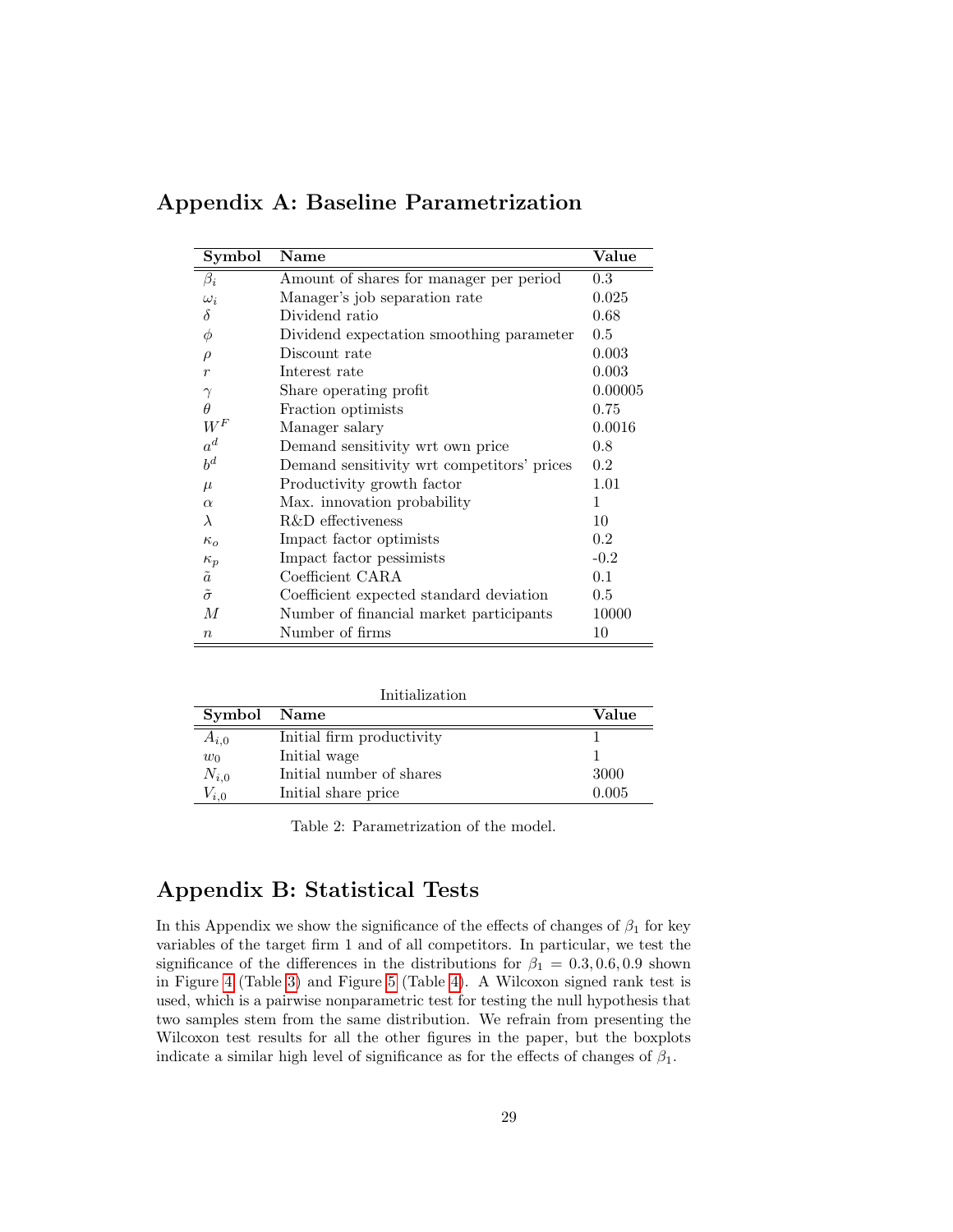| Variable                          | Values                                                                     | p- Value                                   |
|-----------------------------------|----------------------------------------------------------------------------|--------------------------------------------|
| $I_{1,100}/(I_{1,100}+B_{1,100})$ | $\beta_1 = 0.3$ and $\beta_1 = 0.6$<br>$\beta_1 = 0.6$ and $\beta_1 = 0.9$ | $p = 0.00324***$<br>$p = 0.001315***$      |
| $\Pi_{1,100}^{*}$                 | $\beta_1 = 0.3$ and $\beta_1 = 0.6$<br>$\beta_1 = 0.6$ and $\beta_1 = 0.9$ | $p = 5.995e - 07***$<br>$p = 0.003059***$  |
| $A_{1,100}$                       | $\beta_1 = 0.3$ and $\beta_1 = 0.6$<br>$\beta_1 = 0.6$ and $\beta_1 = 0.9$ | $p = 2.586e - 07***$<br>$p = 0.001844***$  |
| $V_{1,100}$                       | $\beta_1 = 0.3$ and $\beta_1 = 0.6$<br>$\beta_1 = 0.6$ and $\beta_1 = 0.9$ | $p = 0.0006956***$<br>$p = 0.1824$         |
| $N_{1,100}$                       | $\beta_1 = 0.3$ and $\beta_1 = 0.6$<br>$\beta_1 = 0.6$ and $\beta_1 = 0.9$ | $p = 1.482e - 06***$<br>$p = 0.0001381***$ |
| $W_{1,100}^{m}$                   | $\beta_1 = 0.3$ and $\beta_1 = 0.6$<br>$\beta_1 = 0.6$ and $\beta_1 = 0.9$ | $p < 2.2e - 16***$<br>$p < 2.2e - 16***$   |
|                                   |                                                                            |                                            |

<span id="page-30-0"></span>Significance levels: ∗ 0.1, ∗∗ 0.05, ∗ ∗ ∗ 0.01

Table 3: P-values of Wilcoxon tests applied to the data underlying the boxplots shown in Figure [4.](#page-20-0)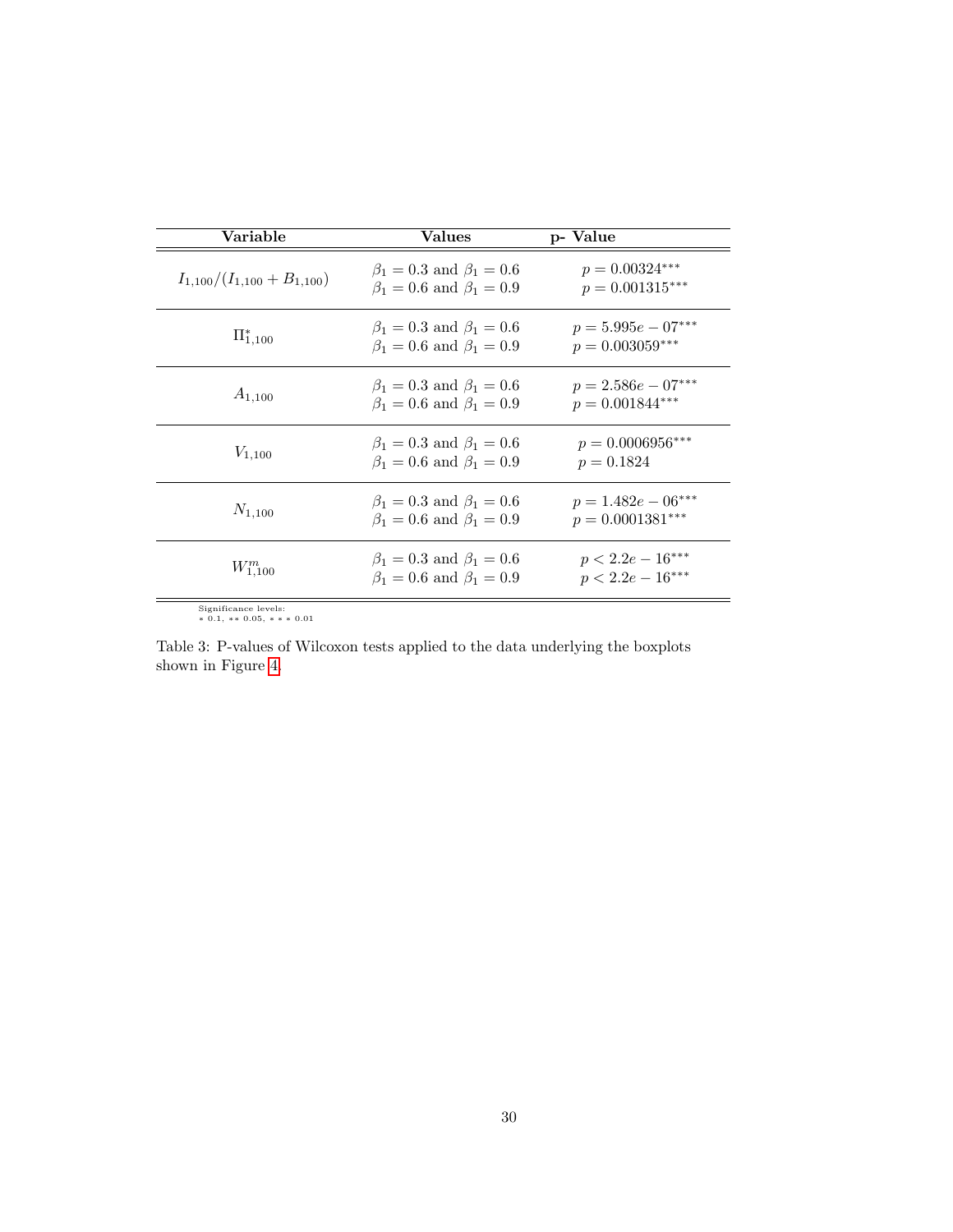| Variable         | Values                                                                     | p- Value                                |
|------------------|----------------------------------------------------------------------------|-----------------------------------------|
| $\Pi_{-1.100}^*$ | $\beta_1 = 0.3$ and $\beta_1 = 0.6$<br>$\beta_1 = 0.6$ and $\beta_1 = 0.9$ | $p = 8.737e - 06***$<br>$p = 0.0126**$  |
| $V_{-1,100}$     | $\beta_1 = 0.3$ and $\beta_1 = 0.6$<br>$\beta_1 = 0.6$ and $\beta_1 = 0.9$ | $p = 1.225e - 05***$<br>$p = 0.01498**$ |
| $W_{1.100}^{m}$  | $\beta_1 = 0.3$ and $\beta_1 = 0.6$<br>$\beta_1 = 0.6$ and $\beta_1 = 0.9$ | $p = 1.722e - 05***$<br>$p = 0.0254**$  |

<span id="page-31-0"></span>Significance levels: ∗ 0.1, ∗∗ 0.05, ∗ ∗ ∗ 0.01

Table 4: P-values of Wilcoxon tests applied to the data underlying the boxplots shown in Figure [5.](#page-21-0)

## Appendix C: Model extension with endogenous fraction of optimistic traders

In the extension we consider a simple adjustment dynamics of the form

$$
\theta_{t+1} = \theta_t + \zeta \Delta_t, \quad \theta \in [0, 1]. \tag{23}
$$

Here  $\Delta_t$  denotes the current period's relative prediction error of pessimists versus optimists and  $\zeta \geq 0$  is the adjustment speed of the fraction of optimist agents.

The relative prediction error is calculated according to

$$
\Delta_t = \frac{1}{K} \sum_{i=1}^n \left[ (V_{i,t} - \mathbb{E}_{p,t-1}[V_{i,t}])^2 - (V_{i,t} - \mathbb{E}_{o,t-1}[V_{i,t}])^2 \right]
$$
  

$$
= \frac{1}{K} \sum_{i=1}^n \left[ \left( V_{i,t} - V_{i,t-2} \left( 1 + \kappa_p \frac{B_{i,t-1}}{V_{i,t-1} N_{i,t-1}} \right) \right)^2 - \left( V_{i,t} - V_{i,t-2} \left( 1 + \kappa_o \frac{B_{i,t-1}}{V_{i,t-1} N_{i,t-1}} \right) \right)^2 \right],
$$

with

$$
K = \sum_{i=1}^{n} \max \left[ \left( V_{i,t} - \mathbb{E}_{p,t-1} [V_{i,t}] \right)^2, \left( V_{i,t} - \mathbb{E}_{o,t-1} [V_{i,t}] \right)^2 \right]
$$

as a normalization constant.

To check the robustness of our qualitative findings in the main text, below we show the results of experiments where, analogous to our analyses in Sections [4.1](#page-17-2) and [4.3,](#page-22-1) the  $\beta$  parameter of a single firm and that of all firms is varied, respectively. No changes to the baseline parametrization have been made and the adjustment speed of  $\theta_t$  has been set to  $\zeta = 10^7$  in order to allow a reasonable speed of change.<sup>[24](#page-31-1)</sup> Alternative values of this parameter have been tested with

<span id="page-31-1"></span><sup>24</sup>This high value is needed because the relative prediction error of pessimists versus optimists as rather small, which is due to the fact that the share prices  $V_{i,t}$  are on the order of 10<sup>-3</sup>. To make  $\theta_t$  vary between [0, 1] we therefore need to scale up the errors.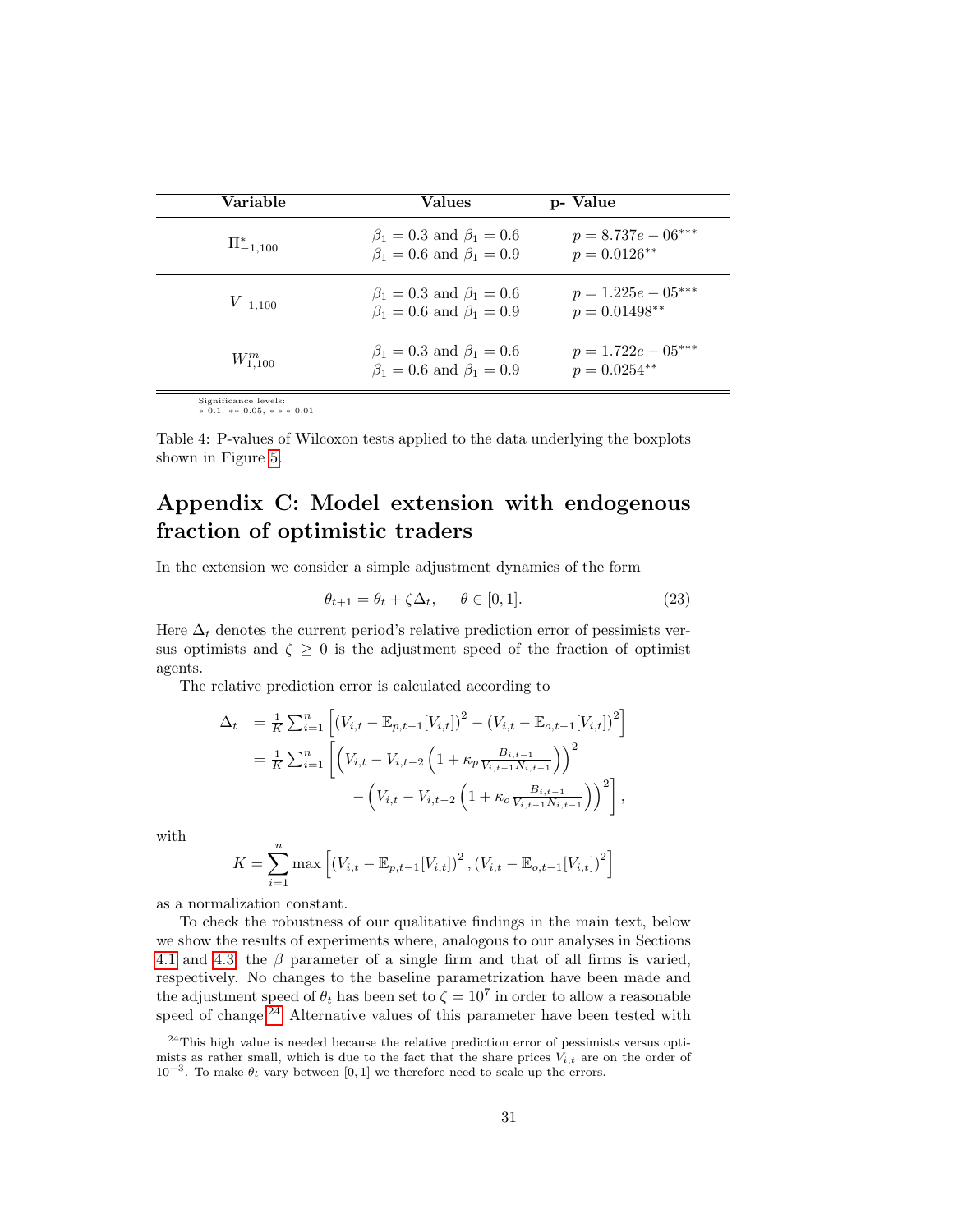

<span id="page-32-0"></span>Figure 9: Time series of the fraction of optimists for a variation of the values of the parameter  $\beta$  only for firm 1 (panel (a)) and for all firms in the industry (panel (b)):  $\beta = 0.3$  (black),  $\beta = 0.6$  (red) and  $\beta = 0.9$  (green). The dotted lines indicate the 25% and 75% quantile in the set of batch runs.

similar qualitative results. The initial fraction of optimists is set to the baseline level  $\theta_0 = 0.75$ .

In Figure [9](#page-32-0) the evolution of the fraction of optimists is shown under the variation of only  $\beta_1$  and of the industry wide level of  $\beta$ . It can be seen that after a rather small initial adjustment the fraction shows a U-shaped pattern, without large fluctuations or deviations from the time-average. Not surprisingly the effect of a change in the  $\beta$  parameter on the dynamics of  $\theta_t$  is more pronounced if the parameter variation occurs at all firms rather than only at a single firm.

In order to check the robustness of our qualitative findings with respect to this model extension we first consider the variation of only  $\beta_1$ . In Figure [10](#page-33-0) we show the analogous boxplots of key variables of the target firms to those provided in Figure [4](#page-20-0) under the assumption of a constant fraction of optimists. It can be seen that all boxplots are very similar between these two figures and all qualitative insights which we have obtained are robust with respect to the extension with a dynamic adjustment of  $\theta_t$ . Similar conclusions arise from comparing Figures [11](#page-34-0) and [7](#page-24-0) for the variation of the industry wide level of  $\beta$ . In a similar vein, we have also checked the robustness of our results of the implications of changing  $\omega_1$  versus the industry wide level of  $\omega$ . Also these results remain robust when we allow for the endogenous variation of the fraction of optimists  $\theta_t$ .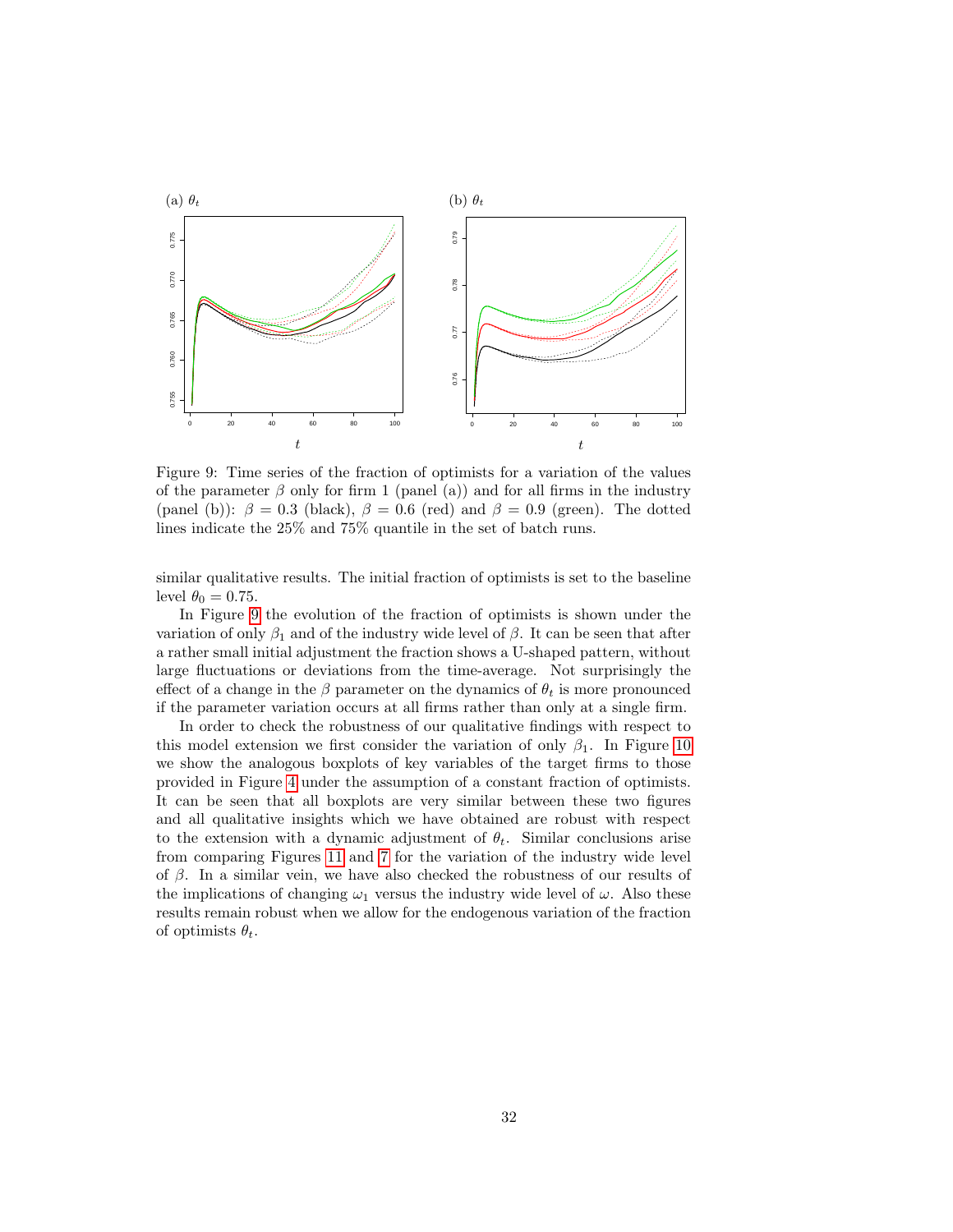

<span id="page-33-0"></span>Figure 10: Comparison of key indicators of the target firm 1 at  $t = 100$  for different values of  $\beta_1$ , with dynamic adjustment of the fraction of optimists on the financial market: (a) ratio of R&D investment to total investment; (b) profit; (c) productivity; (d) share price; (e) number of shares on the market; (f) manager income. The boxplots show the variation across different batch runs.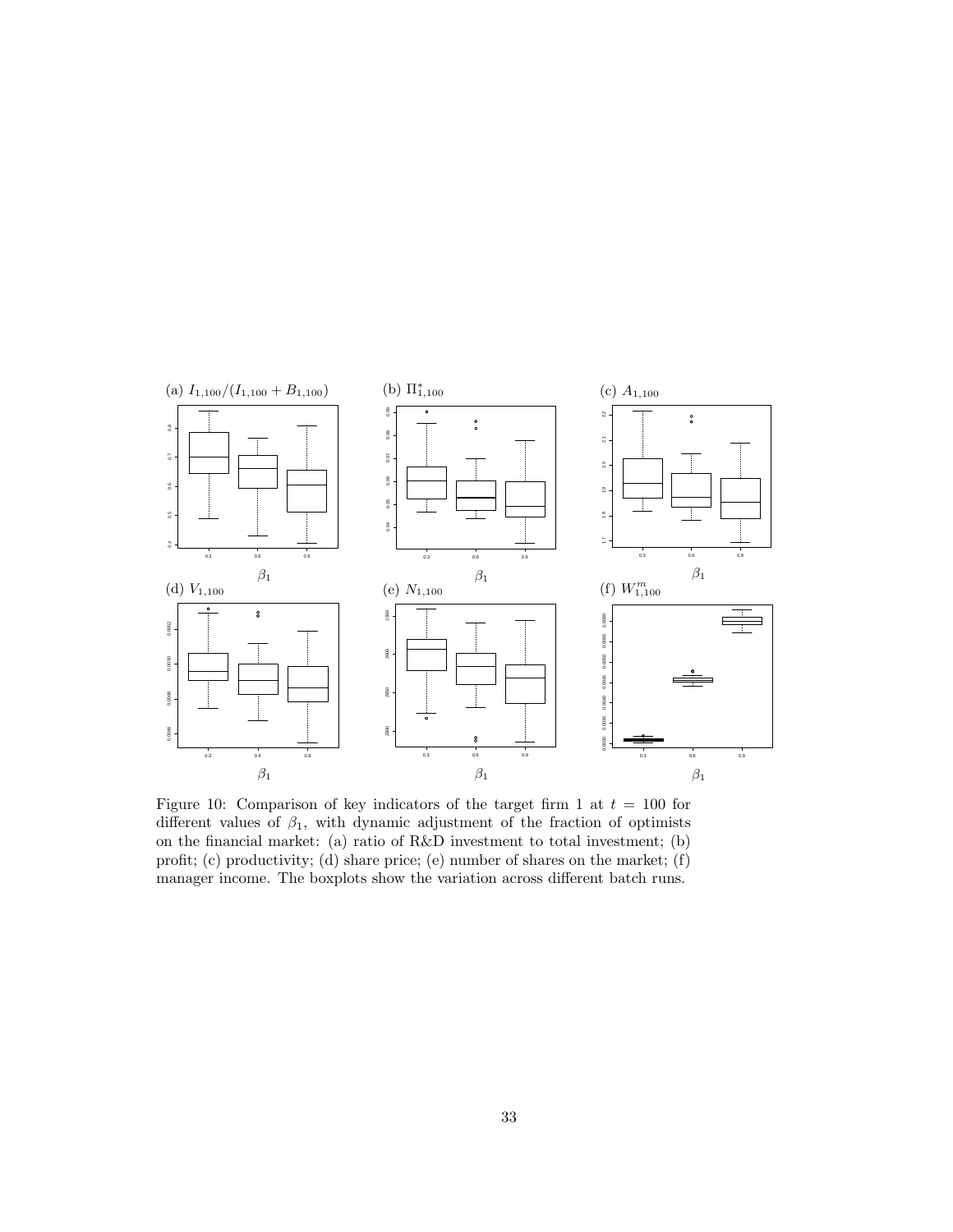

<span id="page-34-0"></span>Figure 11: Comparison of the average of key indicators in the industry at  $t = 100$ for different values of  $\beta$ , with dynamic adjustment of the fraction of optimists on the financial market: (a) ratio of industry-wide R&D investment to industrywide total investment; (b) productivity; (c) share price; (d) manager income.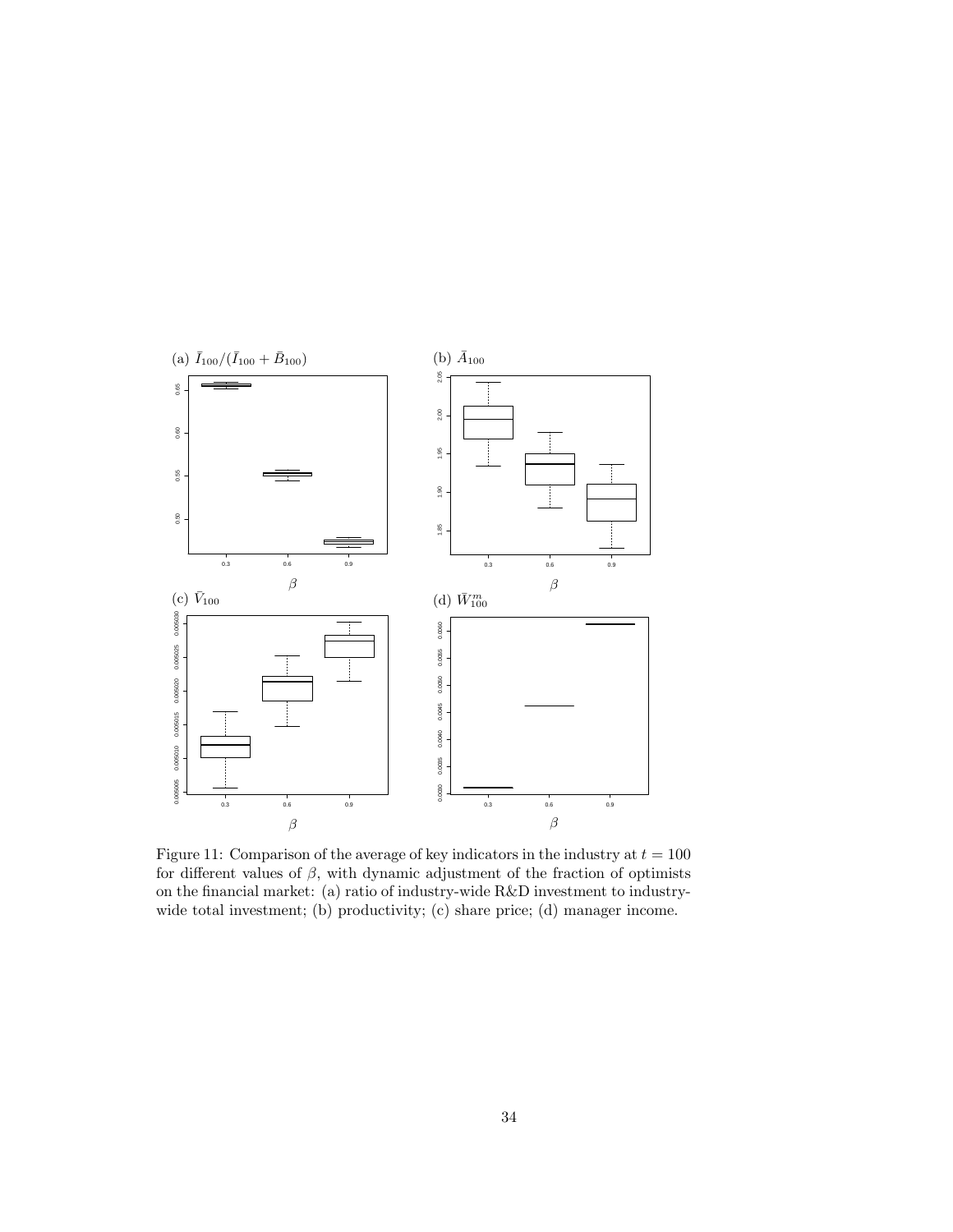## Supplementary Information

The data for reproducing the plots in this paper is available as a Data Publication [Dawid et al.](#page-35-11) [\(2018\)](#page-35-11) from the Bielefeld University Publication Server: <https://pub.uni-bielefeld.de/data/2916796>

## References

- <span id="page-35-0"></span>ANDRIOSOPOULOS, D. AND M. LASFER (2015): "The market valuation of share repurchases in Europe," Journal of Banking and Finance, 55, 327–339.
- <span id="page-35-10"></span>Barde, S. and S. van der Hoog (2017): "An empirical validation protocol for large-scale agent-based models," Bielefeld Working Papers in Economics and Management No. 04-2017.
- <span id="page-35-5"></span>BARKER III, V. AND G. MUELLER (2002): "CEO Characteristics and Firm R&D Spending," Management Science, 48, 782–801.
- <span id="page-35-1"></span>BENS, D., V. NAGAR, AND M. WONG (2002): "Real investment implications of employee stock option exercises," Journal of Accounting Research, 40, 359– 393.
- <span id="page-35-2"></span>Bhargava, A. (2013): "Executive compensation, share repurchases and investment expenditures: econometric evidence from US firms," Review of Quantitative Finance and Accounting, 40, 403–422.
- <span id="page-35-9"></span>BROCK, W. AND C. HOMMES (1998): "Heterogeneous beliefs and routes to chaos in a simple asset pricing model," Journal of Economic Dynamics and Control, 22, 1235–1274.
- <span id="page-35-8"></span>Chang, M.-H. (2015): A Computational Model of Industry Dynamics, New York: Routledge.
- <span id="page-35-4"></span>Cziraki, P. and M. Xu (2014): "CEO Job Security and Risk-Taking," Financial Markets Group Discussion Paper No. 729.
- <span id="page-35-6"></span>DAWID, H. (2006): "Agent-based models of innovation and technological change," in The Handbook of Computational Economics, Volume 2, ed. by L. Tesfatsion and K. Judd., North-Holland, 1235–1272.
- <span id="page-35-11"></span>Dawid, H., P. Harting, and S. van der Hoog (2018): "Data for the Paper: Manager Remuneration, Share Buybacks and Firm Performance," Bielefeld University, doi:10.4119/unibi/2916796.
- <span id="page-35-7"></span>Dawid, H. and M. Reimann (2011): "Diversification: A Road A Road to Inefficiency in Product Innovations?" Journal of Evolutionary Economics, 21, 191–229.
- <span id="page-35-3"></span>DIECI, R. AND X.-Z. HE (2018): "Heterogeneous Agent Models in Finance," in The Handbook of Computational Economics, Volume 4 (forthcoming), ed. by C. Hommes and B. LeBaron, Amsterdam: Elsevier North-Holland.